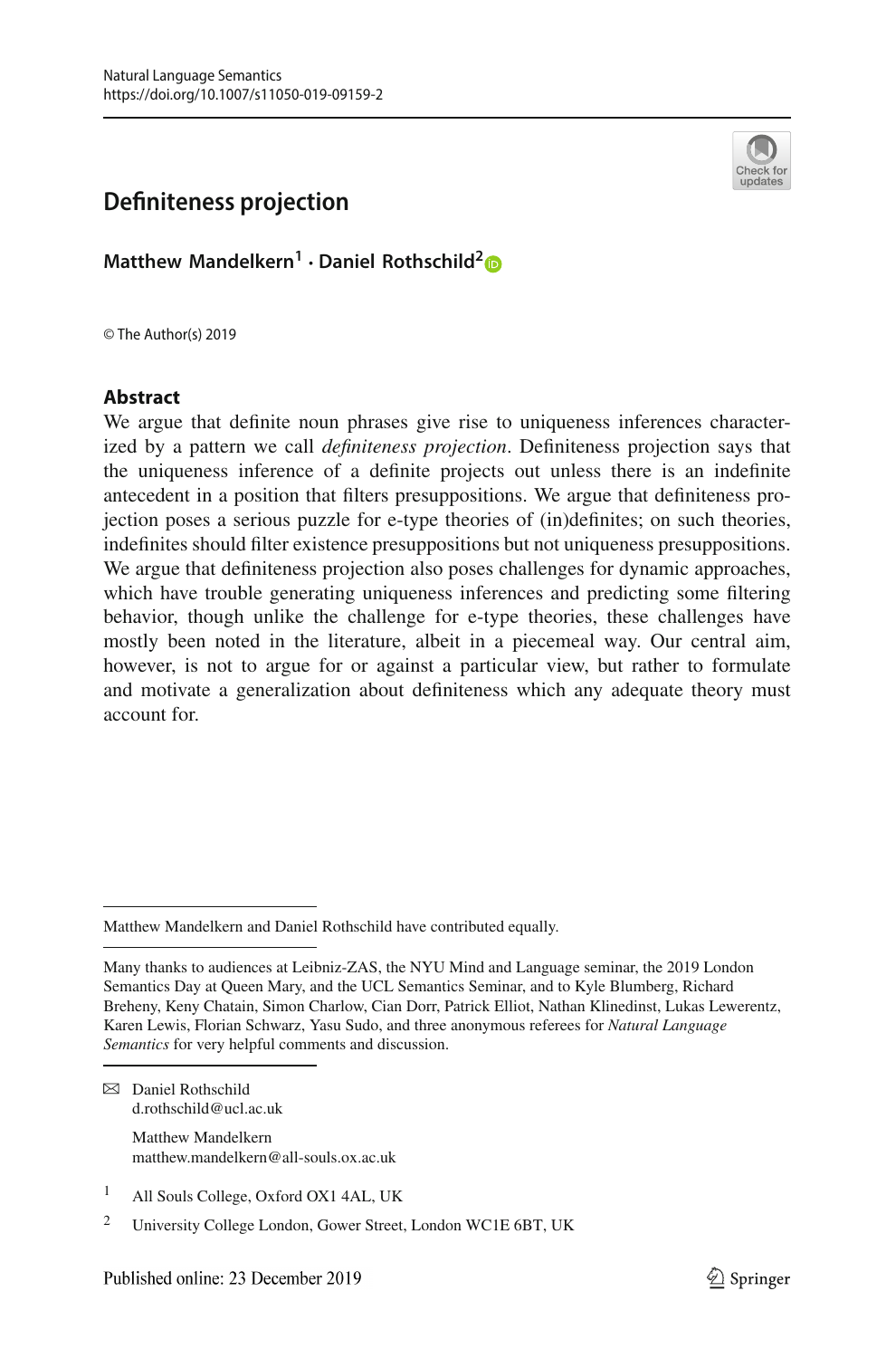#### **1 Introduction: two approaches to donkey anaphora**

<span id="page-1-0"></span>Sentences like [\(1\)](#page-1-0) and [\(2\)](#page-1-1) contain anaphoric relations that are surprisingly hard to make sense of:

- <span id="page-1-1"></span>(1) Every man who owns a donkey pays taxes on it.
- (2) Always, if a man owns a donkey, he pays taxes on it.

This *donkey anaphora* is the subject of a long and complex literature, and of this paper. There are two major schools of thought about how to account for donkey anaphora: *dynamic* approaches<sup>1</sup> and *e-type* theories.<sup>2</sup> Both approaches give a unified account of definite descriptions ('the donkey', etc.) and pronouns ('it', 'he', etc.)—but in different ways[.3](#page-1-4)

Dynamic theories hold that definites in general (that is, definite descriptions and pronouns) are essentially variables, which must be connected to a discourse referent that has been introduced by an appropriately placed indefinite (like 'a donkey'). On this view, sentences such as [\(1\)](#page-1-0) and [\(2\)](#page-1-1) include co-indexed variables which are "bound" without c-command (i.e. without the kind of syntactic dominance which permits binding in classical theories). To achieve this, the dynamic approach comes with a structured view of contexts, on which they contain information about variables in addition to propositional information. Both kinds of information can get updated intrasententially (via non-classical treatments of conjunction, disjunction, and negation) and intersententially, as conversation proceeds.

E-type theories argue, instead, that definites have Fregean semantics: on these theories, definites presuppose there is a uniquely salient witness to their first argument. And e-type theories hold that indefinites are just existential quantifiers. E-type theories further argue that definites' uniqueness presuppositions are sometimes invisible because we evaluate them relative to very small points of evaluation (*minimal situations*). Etype theories, unlike dynamic theories, do not come with a structured approach to contexts, and do not come with non-classical treatments of conjunction, disjunction, and negation (at least, the extant e-type literature does not argue for either of these,

<span id="page-1-2"></span><sup>&</sup>lt;sup>1</sup> See Karttu[n](#page-31-0)en [\(1976\)](#page-31-0), Kam[p](#page-31-1) [\(1981\)](#page-31-1), Hei[m](#page-31-2) [\(1982\)](#page-31-2) fo[r](#page-30-0) the beginnings of this tradition, and Beaver [\(2001](#page-30-0)), Nouwe[n](#page-32-0) [\(2003\)](#page-32-0) for some significant recent developments and overviews. Dekke[r](#page-31-3) [\(1994](#page-31-3)) and Rothschil[d](#page-32-1) [\(2017](#page-32-1)) provide close alternatives that hew more closely to standard semantic assumptions.

<span id="page-1-3"></span><sup>&</sup>lt;sup>2</sup> Geac[h](#page-31-4) [\(1962\)](#page-31-4), Evan[s](#page-32-2) [\(1977\)](#page-31-5), Parsons [\(1978](#page-32-2)), Coope[r](#page-31-6) [\(1979](#page-31-6)), N[e](#page-32-3)ale [\(1990](#page-32-3)), Hei[m](#page-31-7) [\(1990a](#page-31-7)), Ludlo[w](#page-32-4) [\(1994](#page-32-4)), Bürin[g](#page-31-8) [\(2004](#page-31-8)), Elbourn[e](#page-31-9) [\(2005\)](#page-31-9).

<span id="page-1-4"></span><sup>&</sup>lt;sup>3</sup> For this reason it would be misleading to characterize the e-type approach simply as the view that donkey pronouns have the semantics of definite descriptions, because that commitment is common to (many versions of) both views. Terminology in this area is notoriously confusing. 'E-type' is sometimes used as a name for the phenomenon which we are calling 'donkey anaphora', rather than as a name for a particular class of theories, which is how we are using it; and it is sometimes used for any theory of that phenomenon. Also, it is never particularly clear in the literature what 'dynamic semantics' means (see Rothschild and Yalci[n](#page-32-5) [2015](#page-32-5), [2016](#page-32-6) for a different, narrower usage). We are, somewhat stipulatively but in line with much of the literature, using 'e-type' and 'dynamic' in the way laid out presently. Our division of theories into e-type and dynamic is (unavoidably) not exhaustive; e.g. Egli and von Heusinger's [\(1995](#page-31-10)) choice-function approach is static but without uniqueness presuppositions, so does not fit nicely into either category here. We should emphasize, then, that one central aim of the paper is specifying a pattern that *any* theory of anaphora must satisfy—however it is categorized—and that to our knowledge no extant theory *does* satisfy.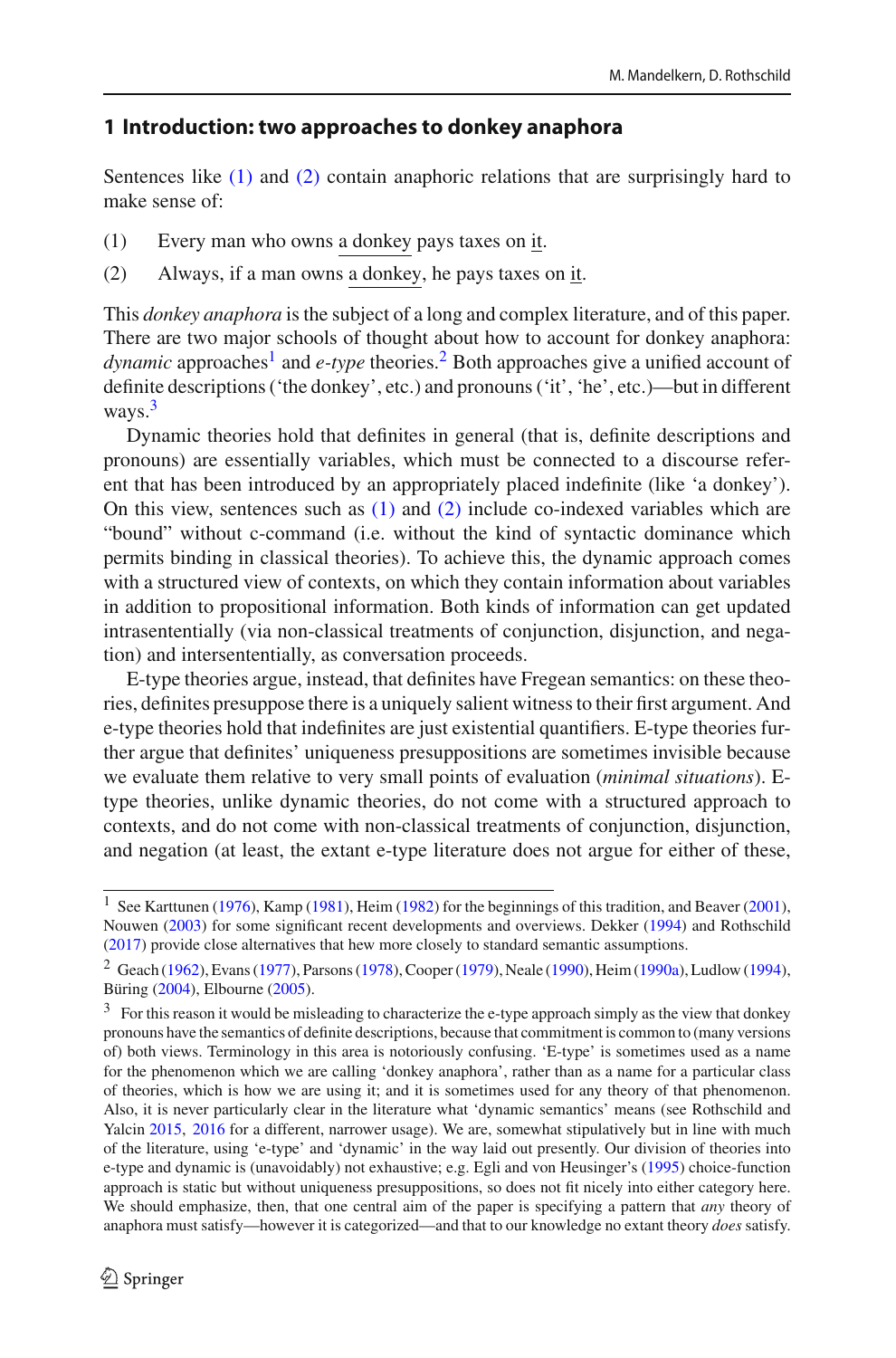and so implicitly presents itself as conservative in these respects; in the end we will argue that an adequate e-type theory would in fact require both).

A central difference between these theories is that e-type theories ascribe uniqueness presuppositions to definites, while dynamic theories do not. This difference, however, can be hard to detect, because e-type theories' use of minimal situations can make these uniqueness presuppositions essentially invisible in some contexts. The empirical focus of our paper is an examination of whether, and when, definites do in fact give rise to uniqueness implications. We make two observations. The first, widely accepted in the literature, is that definite descriptions do in general give rise to uniqueness (and existence) inferences. The second is that these uniqueness (and existence) implications are 'filtered' by preceding indefinites in the same way that presuppositions can be filtered by preceding linguistic material (in the terminology of Karttune[n](#page-31-11) [1973\)](#page-31-11).We call this latter phenomenon *definiteness filtering*; we call the overall empirical picture—the combination of uniqueness inferences and their filtering—*definiteness projection*.

The bulk of our paper consists in marshaling evidence for our generalization, definiteness projection, and arguing that e-type theories have serious difficulty accounting for it. In the final part of the paper we turn to dynamic theories, where we make two observations. First, dynamic theories predict some *but not all* instances of definiteness filtering. Second, dynamic theories need to be supplemented in order to explain the uniqueness effects that we do observe with definite descriptions.

The reason that we focus mainly on e-type theories here is that the shortcomings of e-type accounts that we discuss have not been fully explored in the literature, whereas the shortcomings of dynamic theories that we point to have already been discussed in various different contexts. The purpose of our paper, however, is not to adjudicate between these two sets of theories but to spell out and motivate an empirical generalization, definiteness projection, and make clearer the problems that both e-type and dynamic theories—but especially e-type theories—face in accounting for this generalization. We hope our arguments will clarify a central desideratum for any theory of the relationship between definites and indefinites.

# **2 E-type theories**

In this section we will spell out the key features of e-type theories, which will serve as our main foil throughout the paper, in more detail. The e-type strategy can be characterized by the following key assumptions:

- i) Definite descriptions have Fregean/Russellian semantics, according to which 'The *F* is *G*' is true if and only if there is exactly one (contextually salient) *F* and all *F*s are *G*s; indefinites have the semantics of existential quantifiers in classical first order logic.
- ii) Donkey pronouns, such as 'it' in  $(1)$  and  $(2)$ , are, semantically speaking, definite descriptions whose descriptive content is recovered in some way (pragmatically, syntactically, or both) from context.<sup>4</sup>

<span id="page-2-0"></span><sup>4</sup> There are some variations on this view on which pronouns are a special kind of definite description, as in Evan[s](#page-31-5) [\(1977\)](#page-31-5).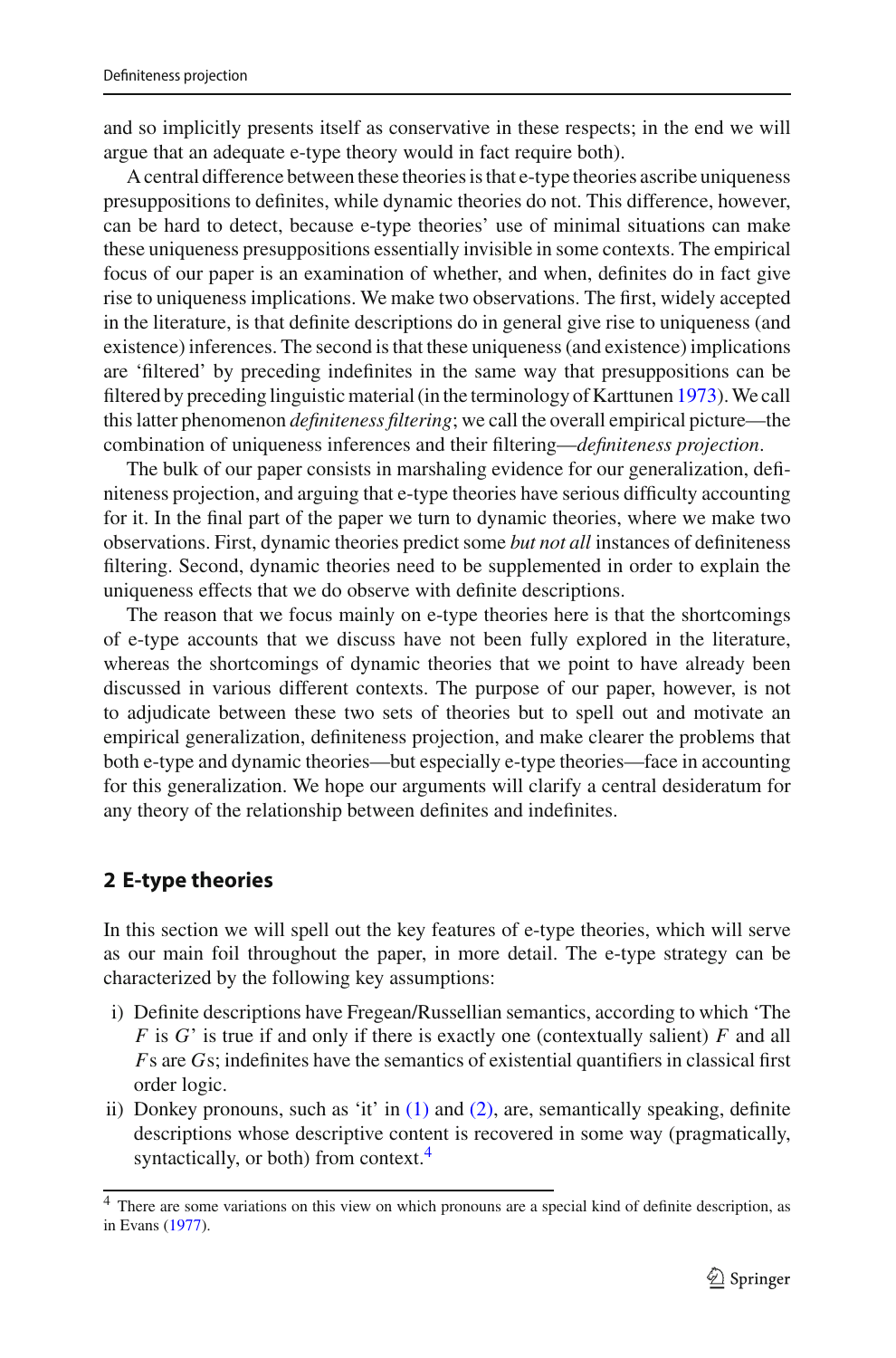Modern e-type views in general, and those which are our target here in particular, incorporate two further, well-motivated assumptions: first, that the uniqueness and existence implications of definite descriptions are semantic presuppositions;  $\frac{5}{3}$  second, that those presuppositions are evaluated not relative to *whole worlds*, but rather relative to parts of worlds, or *minimal situations*. In the rest of this section, we will discuss the motivation and implementation of these two assumptions in more detail.

# **2.1 Presuppositions**

The first assumption, again, is that the existence and uniqueness implications of definites are presuppositions, rather than simple entailments. The widely accepted test for whether a bit of content is a presupposition is whether it *projects* through certain environments—negation, left disjuncts, antecedents of conditionals, modals, etc. and similarly *fails to project* (is *filtered*) in appropriate environments (see Karttune[n](#page-31-11) [1973,](#page-31-11) [1974;](#page-31-12) Stalnake[r](#page-32-7) [1974;](#page-32-7) Hei[m](#page-31-13) [1983b](#page-31-13) for classic discussions). So the question for our purposes is whether sentences like those in [\(3\)](#page-3-1) communicate that there is a uniquely salient professor of linguistics in Cologne; and whether the sentences in [\(4\),](#page-3-2) where uniqueness and existence are entailed in the relevant local environment, fail to communicate this:

- <span id="page-3-1"></span>(3) a. The professor of linguistics from Cologne didn't come to the conference.
	- b. Either the professor of linguistics from Cologne will come to the conference, or the king of Spain will be annoyed.
	- c. If the professor of linguistics from Cologne comes to the conference, the king of Spain will be pleased.
	- d. The professor of linguistics from Cologne might come to the conference.
- <span id="page-3-2"></span>(4) a. If there is a unique professor of linguistics from Cologne, then the professor of linguistics from Cologne will come to the conference.
	- b. Either there is not a unique professor of linguistics from Cologne, or the professor of linguistics from Cologne will come to the conference.
	- c. If there is a unique professor of linguistics in Cologne and the professor of linguistics from Cologne comes to the conference, then the king of Spain will be pleased.

Things pattern here exactly as predicted if existence and uniqueness are presuppositions rather than entailed content—projection from the sentences in [\(3\),](#page-3-1) and filtering in the sentences in  $(4)$ . The standard line in contemporary e-type work takes this evidence at face value, and treats the uniqueness and existence content of definite descriptions as presuppositions. Our criticism will only target such views, and we will use 'e-type view' to denote specifically those e-type theories that take on this commitment. This terminology is somewhat narrow, since there have been Russellian developments of

<span id="page-3-0"></span><sup>5</sup> The idea that definite descriptions trigger presuppositions goes back to Frege and Strawson, but see Hei[m](#page-31-14) [\(1991](#page-31-14)) for an authoritative statement of it.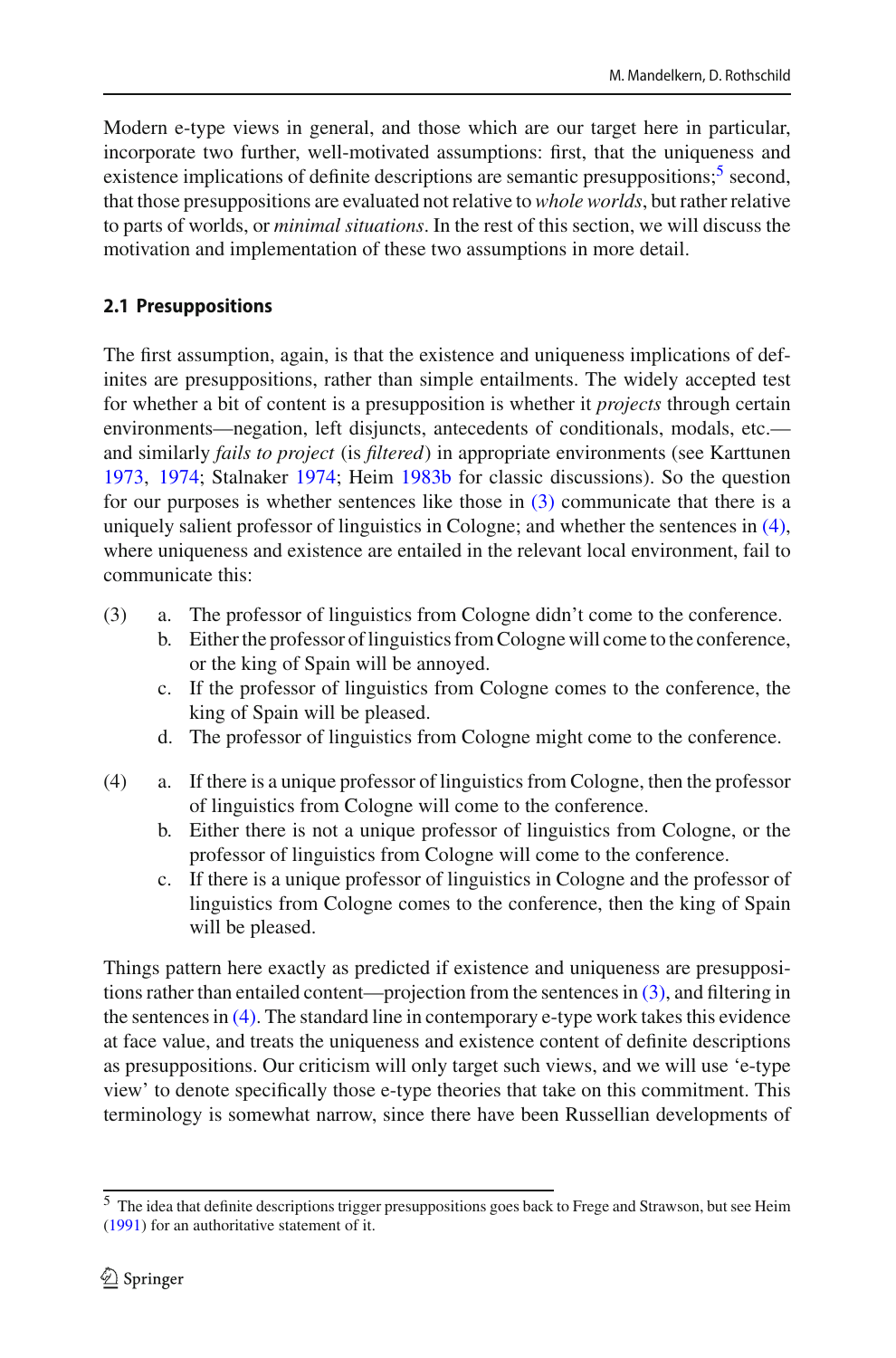the e-type view; but those views are in the minority, and leave it unclear how to make sense of the data just summarized.

#### <span id="page-4-4"></span>**2.2 Situations**

The second assumption of modern e-type semantics is that *minimal situations* play a key role in the evaluation of definites.

We have just seen evidence that, if uniqueness implications are part of the meaning of definites (a central commitment of e-type theorists), then they are presuppositions. But when we look around a bit—in particular when we return to donkey anaphora this is *prima facie* implausible. To give a flavor of the problem, consider the donkey sentences below, which spell out  $(1)$  and  $(2)$  with overt definite descriptions:

- <span id="page-4-1"></span><span id="page-4-0"></span>(5) Every man who owns a donkey pays taxes on the donkey he owns.
- (6) Always, if a man owns a donkey, the man pays taxes on the donkey he owns.

It looks as if e-type theories, by way of their commitment to uniqueness presuppositions, are committed to the claim that  $(1)$  and  $(2)$ , and their corresponding glosses in [\(5\)](#page-4-0) and [\(6\),](#page-4-1) should trigger a uniqueness presupposition that every man who owns a donkey owns exactly one donkey. This is because the standard assumption about presupposition projection in the nuclear scope of quantifiers or the consequents of conditionals is that any presuppositions of the material in that environment which are not entailed by the restrictor/antecedent will project from the whole sentence. E-type views take definites to presuppose existence and uniqueness, but take indefinites to have classical existential semantics and thus to only entail existence—not uniqueness. That means that it looks like, while *existence* presuppositions will not project out of sentences like [\(1\),](#page-1-0)[\(2\),](#page-1-1)[\(5\),](#page-4-0) and [\(6\),](#page-4-1) *uniqueness* presuppositions will: all these sentences will presuppose that the relevant men have at most one donkey.<sup>6</sup> But this prediction is wrong, as is already intuitively clear in these cases: a sentence like  $(5)$  or  $(6)$  could be true of a group of men, each of whom owns more than one donkey, provided they each pay taxes on each donkey they own. This can be brought out dramatically by looking at sentences like Heim's [\(1982\)](#page-31-2) [\(7\):](#page-4-3)

<span id="page-4-3"></span>(7) Everybody who bought a sage plant here bought eight others along with it.

If [\(7\)](#page-4-3) presupposed that everyone, or even someone, who bought a sage plant bought at most one sage plant, then [\(7\)](#page-4-3) could only be true in the trivial case, i.e., if no one bought a sage plant. But clearly [\(7\)](#page-4-3) can be true in non-trivial cases—for instance, in a case in which everyone who goes to the plant store buys nine sage plants. Somehow, then, e-type theories will have to be modified so that uniqueness does not project from donkey sentences.

The main response to this problem in the e-type tradition maintains that definites do indeed have uniqueness presuppositions, but that they fail to project in donkey

<span id="page-4-2"></span><sup>6</sup> Or at least that some relevant man has only one donkey; there is controversy about how the projected presupposition is quantified (see e.g. Beave[r](#page-30-0) [2001\)](#page-30-0), but we can set this aside because sage plant sentences (to be discussed below) make clear that either prediction is wrong.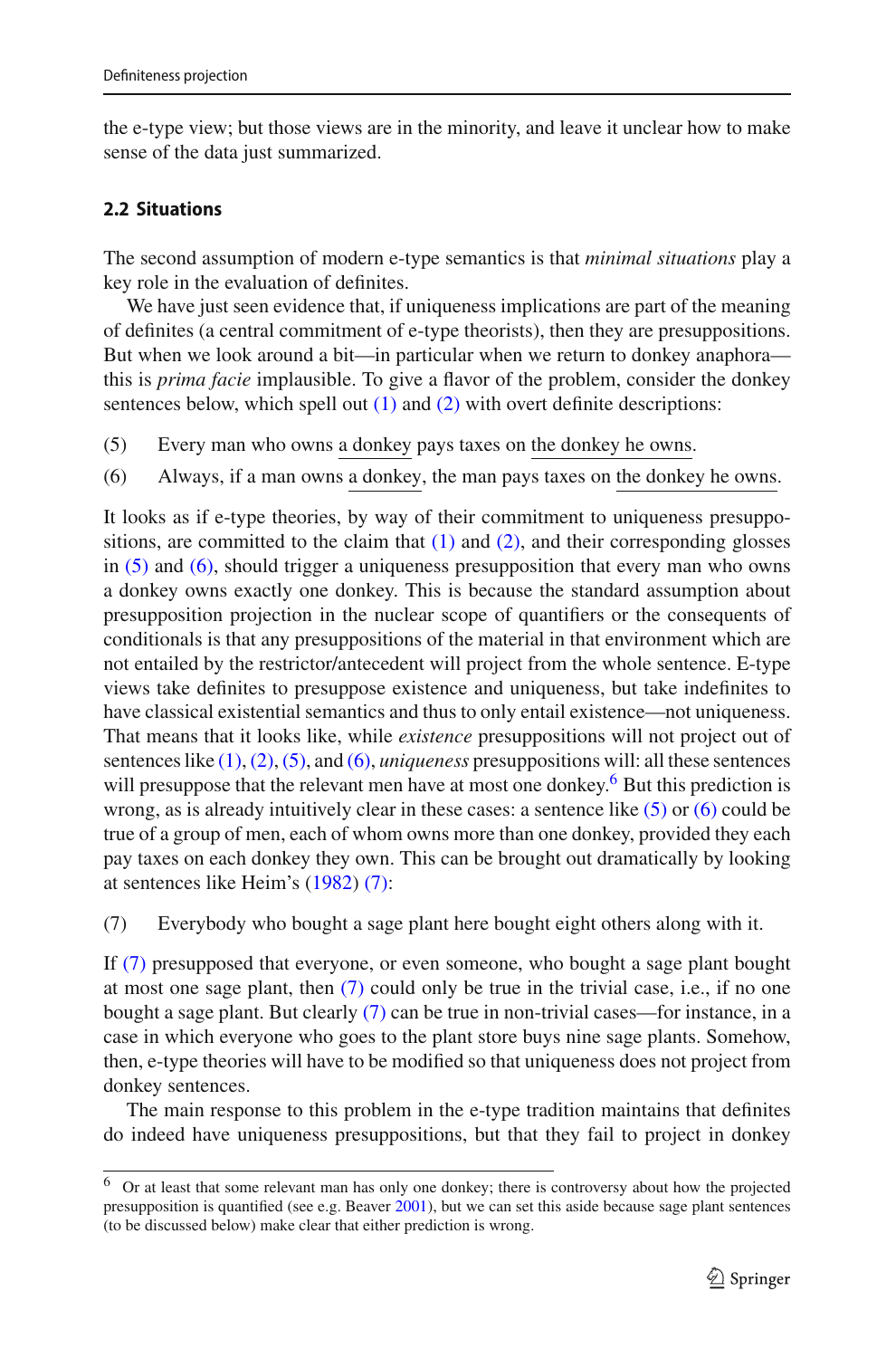sentences because the definites' presuppositions are evaluated relative to very *small* points of evaluation, points which are small enough that uniqueness presuppositions can be unproblematically satisfied in a local sense. In more detail: this approach treats the uniqueness implications of donkey anaphora as relative to situations<sup>7</sup> or events,  $\frac{8}{3}$ rather than relative to whole worlds. $9$  The gist of the idea is that our donkey sentences will end up having the meaning in  $(8)$ :

<span id="page-5-3"></span>(8) Every minimal situation *s* in which a man owns a donkey can be extended into a larger situation *s'* in which the man in *s'* pays taxes on the donkey he owns  $\sin s'$ .

Hei[m](#page-31-7)  $(1990a)$  $(1990a)$ ,<sup>[10](#page-5-4)</sup> using the situation-semantic f[r](#page-32-8)amework of Kratzer [\(1989](#page-32-8)), sketches a semantics which yields meanings like [\(8\)](#page-5-3) for sentences with donkey anaphora. The key point about this gloss is that the situation s' in which we evaluate the definite 'the donkey he owns' can be very *small*, and plausibly contains just one donkey, meaning that the uniqueness presupposition is locally satisfied and thus will be filtered. Similar moves can be made for conditionals: indefinites in the antecedent filter the *existence* presupposition by way of their classical semantics; and by making the situations relative to which the definites/pronouns are evaluated suitably small, we can ensure that the uniqueness presuppositions are also filtered.

As is well known, this approach still needs some refinement to deal with sage plant sentences. The problem is that any situation that makes the nuclear scope of those

<span id="page-5-1"></span><sup>8</sup> As in Ludlo[w](#page-32-4) [\(1994\)](#page-32-4), Schei[n](#page-32-9) [\(1993\)](#page-32-9).

<span id="page-5-0"></span>As in Hei[m](#page-31-7) [\(1990a\)](#page-31-7), followi[n](#page-31-15)g Berman [\(1987](#page-31-15)), and most of the literature since, e.[g](#page-31-8). Büring [\(2004](#page-31-8)), Elbourn[e](#page-31-9) [\(2005\)](#page-31-9), Elbourn[e](#page-31-16) [\(2013](#page-31-16)). See Dekke[r](#page-31-17) [\(1997\)](#page-31-17) for extensive discussion of the framework of minimal situations. Dekker gives a translation between the talk of "cases" common in dynamic semantics and the talk of situations in e-type semantics. But Dekker is bracketing issues about anaphora—he treats a limited language without definites—so the existence of this translation does not by any means show that there is a meaning-preserving translation between these theories once they incorporate definites, and thus does not show there is no empirical difference between the predictions of e-type and dynamic theories, which (as we are understanding these terms) encompass very different claims about the semantics of (in)definites. We should emphasize that, as we understand it (and as Dekker emphasizes), dynamic semantics can be spelled out in a way that incorporates situations: the essential difference between e-type and dynamic theories does not concern whether there is a role for situations in the theory, but rather the treatments of (in)definites sketched above.

<span id="page-5-2"></span><sup>&</sup>lt;[s](#page-31-18)up>9</sup> A different response to this problem suggested by Davies [\(1981](#page-31-18)) and N[e](#page-32-3)ale [\(1990\)](#page-32-3) is to treat the definites in question as 'numberless' descriptions (optionally plural rather than singular). On this idea, the pronoun in [\(1\)](#page-1-0) spells out not as just 'the donkey he owns', but also possibly as 'the donkeys he owns'. The idea is that this makes the uniqueness implication optional and hence not observable. But many of the readings of donkey anaphora are not, in fact, equivalent to what we get with a plural description. Compare, for instance,  $(i)$  with  $(ii)$ :

<span id="page-5-5"></span><sup>(</sup>i) Every man who owns a donkey and pays tax on it is disgruntled.

<span id="page-5-6"></span><sup>(</sup>ii) Every donkey-owner who pays tax on the donkeys he owns is disgruntled.

For [\(i\)](#page-5-5) to be true everyone who pays tax on at least one donkey he owns needs to be disgruntled, while for [\(ii\)](#page-5-6) to be true it seems we only need every donkey owner who pays tax on *every* donkey he owns to be disgruntled. Other powerful arguments against the numberless view can be found e.g. in Kanazaw[a](#page-31-19) [\(2001](#page-31-19)).

<span id="page-5-4"></span><sup>&</sup>lt;sup>10</sup> References to Heim can be a bit confusing since Heim developed both one of the original dynamic systems [\(1982](#page-31-2)) and a prominent version of the e-type theory that we discuss here [\(1990a](#page-31-7)); we try to specify whenever it is unclear which publication we are referring to.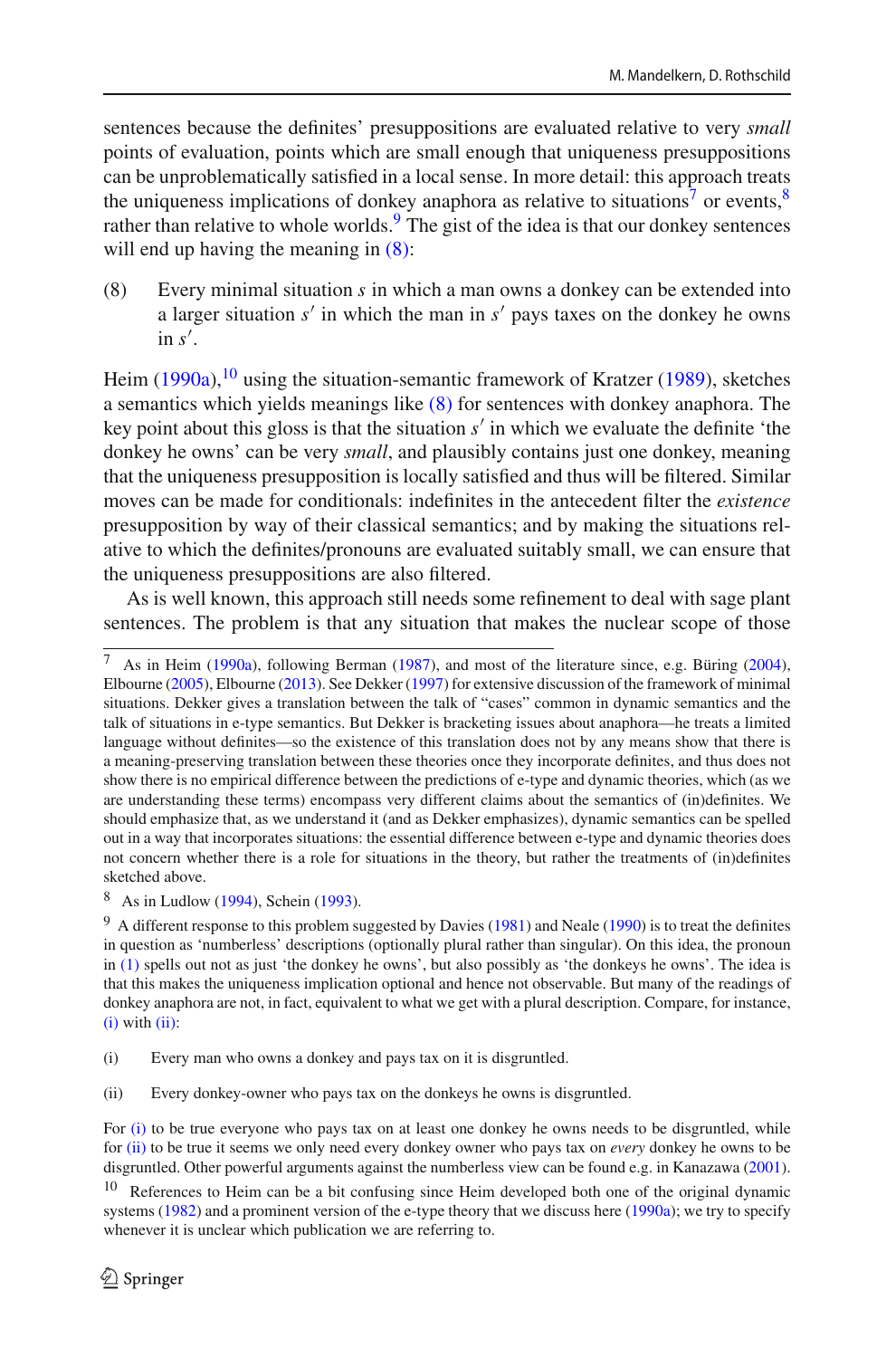sentences true will have nine sage plants in it, so the uniqueness of the definite in the scope can't be satisfied at that situation. So, somehow we need the uniqueness presupposition of the definite in the scope to be checked relative to minimal restrictor situations. In other words, we want a gloss along these lines:

<span id="page-6-0"></span>(9) Every minimal situation *s* in which a person buys a sage plant can be extended into a larger situation *s'* such that the person who bought the unique-sage-plantin-*s* buys eight other sage plants in *s'*.

Here we evaluate the definite in the nuclear scope relative to minimal restrictor situations, which will thus satisfy the uniqueness presupposition of the definite when they contain a corresponding indefinite. In Sect. [4,](#page-18-0) we provide a compositional implementation which gets us this desired co-variation between definites in the nuclear scope and indefinites in restrictors.

For the rest of this paper we will focus our attention on e-type approaches which are developed in this situation framework, as it is the best-developed version of the e-type view and seems to us very well motivated by the present considerations. We will, again, use 'e-type' somewhat narrowly to denote theories that are committed to this situation-based (or event-based) framework and the presuppositional assumption motivated in the last subsection, in addition to the two central planks above. Again, we emphasize that our criticism does not touch views which do not make these first two assumptions, but, again, those assumptions are well motivated, and are more or less standard in contemporary e-type views.

## **3 Definiteness projection**

Our central point *contra* e-type theories will be that this way of getting rid of troublesome uniqueness presuppositions by using minimal situations is too narrow. Glosses like [\(9\)](#page-6-0) eliminate uniqueness inferences by way of specially designed semantics for quantifiers and conditionals which check the uniqueness presuppositions of definites in nuclear scopes/consequents against minimal situations which satisfy the restrictor/antecedent. But presupposition projection and filtering is not limited to quantifiers or conditionals; and the very same phenomena which motivate this move to minimal situations for quantifiers and conditionals show up in a variety of other environments. In general, we will now argue, indefinites can filter the uniqueness presuppositions of definites; whereas e-type approaches predict that the uniqueness presuppositions of definites will project even when there is a preceding indefinite, since indefinites entail existence but not uniqueness.

In this section, we will argue in more detail for this empirical generalization, explaining along the way why it is a serious problem for e-type theories. Then we will explore how e-type theories might respond, and then we will explore the situation for dynamic theories.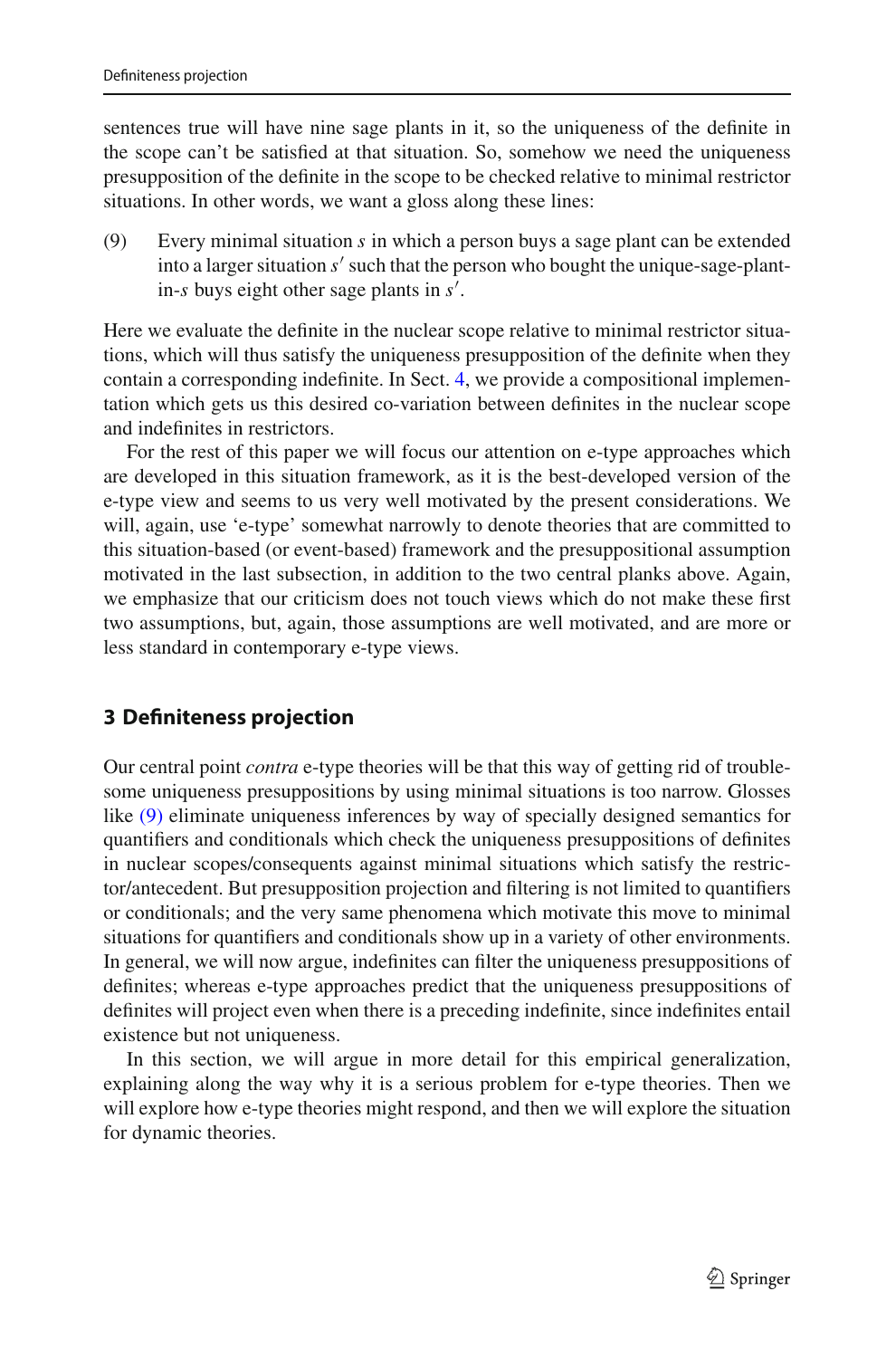### <span id="page-7-5"></span>**3.1 Intersentential anaphora**

We'll come at this problem in a somewhat indirect way, by starting with cases of intersentential anaphora. The lack of uniqueness implications in intersentential cases formed one of the major motivations for Heim's dynamic file-change semantics [\(1982,](#page-31-2) [1983a](#page-31-20)) and Kamp's discourse representation theory [\(1981\)](#page-31-1). Heim [\(1982,](#page-31-2) Ch. I.1), in particular, makes powerful arguments that the uniqueness presuppositions predicted by the e-type account are unwarranted in cases of intersentential anaphora. However, it seems to be assumed in the recent literature on e-type theories with situations, including Heim's own later work, that adding situations to the e-type story eliminates this problem. Here we argue that intersentential anaphora, in fact, still presents a striking challenge to e-type theories, even if they are equipped with the apparatus of situations. This issue is explored in more detail in work in progress by Lewi[s](#page-32-10) [\(2019\)](#page-32-10).

A reason why we might suppose that intersentential anaphora is *not* a problem for e-type theories has to do with what has been called the problem of the *formal link*. Consider this contrast:

- <span id="page-7-2"></span><span id="page-7-1"></span><span id="page-7-0"></span>(10) a. Laila is a bike-owner. ?It's really old.
	- b. Laila owns a bike. It's nice.

Both dynamic accounts and sophisticated e-type accounts can easily explain this contrast. Dynamic accounts explain it directly by dynamically binding the pronoun in the second sentence of  $(10b)$  to the indefinite in the first; the lack of an indefinite in [\(10a\)](#page-7-1) accounts for the contrast above. In e-type stories the explanation instead goes by way of conditions on how the descriptive material in pronouns is reconstructed from preceding linguistic material: the hypothesized *formal link* between a descriptive pronoun and the preceding linguistic material that furnishes descriptive content (Heim [1990a](#page-31-7); Neale [1990;](#page-32-3) Elbourne [2005\)](#page-31-9). There are various ways of spelling out this idea; we will simply grant for the sake of argument that one of these versions is successful in accounting for the contrast between  $(10a)$  and  $(10b)$ .

A theory of the formal link may help account for contrasts like those in [\(10\),](#page-7-2) but it misses a more basic problem about intersentential anaphora. That problem can be seen most easily by focusing directly on definite descriptions, where no formal links are needed.

To see the issue, consider the following example. Suppose that John works at a coffee shop and is telling us about his day. He says one of the following:

- <span id="page-7-4"></span><span id="page-7-3"></span>(11) a. A couple came in today. It was a woman and a man. The man was being so annoying.
	- b. A couple came in today. The man was being so annoying.

These passages are both felicitous. This is to be expected on an e-type story. In [\(11a\),](#page-7-3) the second sentence makes explicit that there was exactly one man, which ensures that the uniqueness presupposition of the definite in the final sentence is satisfied. Presumably, in [\(11b\),](#page-7-4) we can easily accommodate the same assumption when we come to the definite, again ensuring that its presupposition is satisfied (*accommodation* is the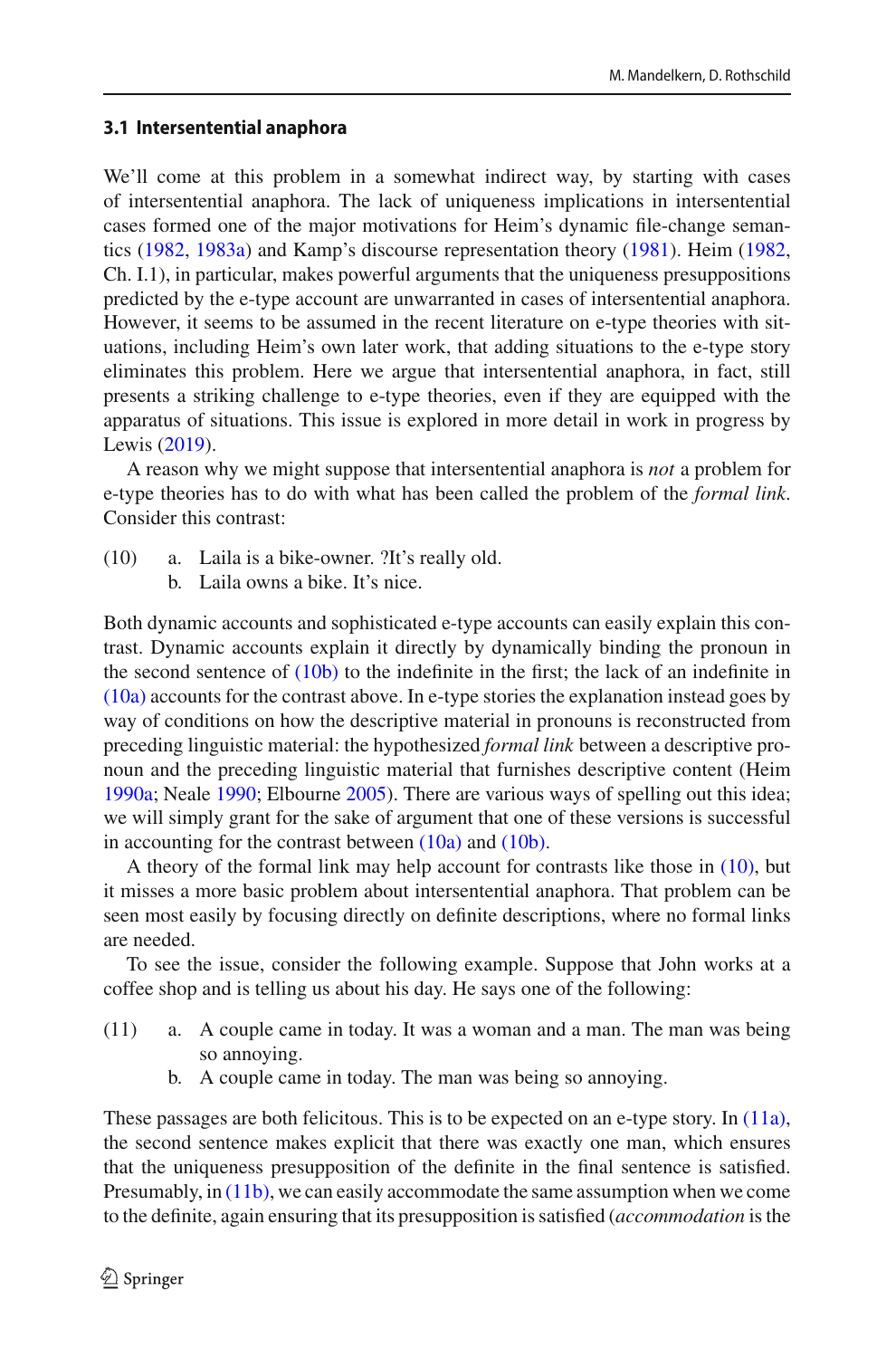process by which required presuppositions are quietly added to the common ground; see von Finte[l](#page-32-11) [\(2008](#page-32-11)) for an overview).

<span id="page-8-4"></span><span id="page-8-2"></span>Now consider these two variants:

- <span id="page-8-0"></span>(12) a. Several couples came in today. There was one, a woman and a man. The man was being so annoying.
	- b. #Several couples came in today. The man was being so annoying.

Consider first [\(12b\).](#page-8-0) The definite in the final sentence is jarring. Intuitively, we just don't know which man the speaker is talking about. This is nicely predicted by e-type theories: 'the man' presupposes there is a uniquely salient man, but the first sentence in [\(12b\)](#page-8-0) makes several distinct men salient, meaning that this presupposition will not be satisfied; nor is it as easy to accommodate the presupposition in  $(12b)$  as in the case of  $(11b)$  (one would have to accommodate the presupposition that all but one of the couples were lesbian couples, which is an odd thing to presuppose without comment). $^{11}$ 

But now consider  $(12a)$ .  $(12a)$  is strikingly more felicitous than  $(12b)$ . But how can e-type theories make sense of this? On reflection, it's not at all clear. The only difference between the two variants  $(12a)$  and  $(12b)$  is the addition of an intervening sentence, 'There was one, a woman and a man', in the former. But this clearly does not entail that there was only one man in the whole group (to see this, note that this intervening sentence could coherently be followed with 'There was another, two men...'). If the uniqueness presupposition of 'the man' is satisfied in  $(12a)$ , then we will have to say that this intervening sentence makes salient a unique man. But how does it do this? After all, this sentence doesn't tell us anything about the man in question. On reflection, it seems that the uniqueness presupposition of the definite in [\(12a\)](#page-8-2) should be just as jarring as it is in [\(12b\).](#page-8-0)

One thing e-type theories could say here is that we generally interpret a definite like 'the man' relative to a minimal situation which makes the preceding sentences true. The problem is that this does not distinguish  $(12a)$  from  $(12b)$ , since minimal situations which make the preceding sentences true will be just those minimal situations in which several couples came in.<sup>12</sup> A different response would be to say something like this: an individual can count as uniquely salient just by virtue of being the one that the speaker intends to refer to; and indefinites can make it clear that the speaker has in mind a uniquely salient individual, even if they don't give us any information about that individual (see Stalnake[r](#page-32-12) [1998\)](#page-32-12). But at this level, it's still not clear how this response distinguishes [\(12a\)](#page-8-2) from [\(12b\).](#page-8-0) After all, why don't we just charitably interpret an out-of-the-blue definite as in [\(12b\)](#page-8-0) as communicating, *inter alia*, that there is a man the speaker has in mind and is going to tell us about?

<span id="page-8-1"></span><sup>&</sup>lt;[s](#page-31-5)up>11</sup> Note that these observations go against the claim made by Evans [\(1977](#page-31-5)) a[n](#page-31-21)d Kadmon [\(1987,](#page-31-21) [1990\)](#page-31-22) that definite descriptions and pronouns *generally* come with uniqueness implications even when in positions of dynamic binding. While there may be some cases of bound pronouns or definite descriptions giving rise to uniqueness inferences such as in the examples given by Evans and Kadmon, we think these cases are rare and should be explained by other mechanisms. For related early discussion see Heim [\(1982,](#page-31-2) Ch. 1)

<span id="page-8-3"></span><sup>&</sup>lt;sup>12</sup> We could say we look at minimal situations which make only the preceding sentence true, but this won't help, since we could add a sentence in between the second and third in [\(12a\)](#page-8-2) without degrading the sequence: '... There was one, a woman and a man. It was early in the day. The man ... '.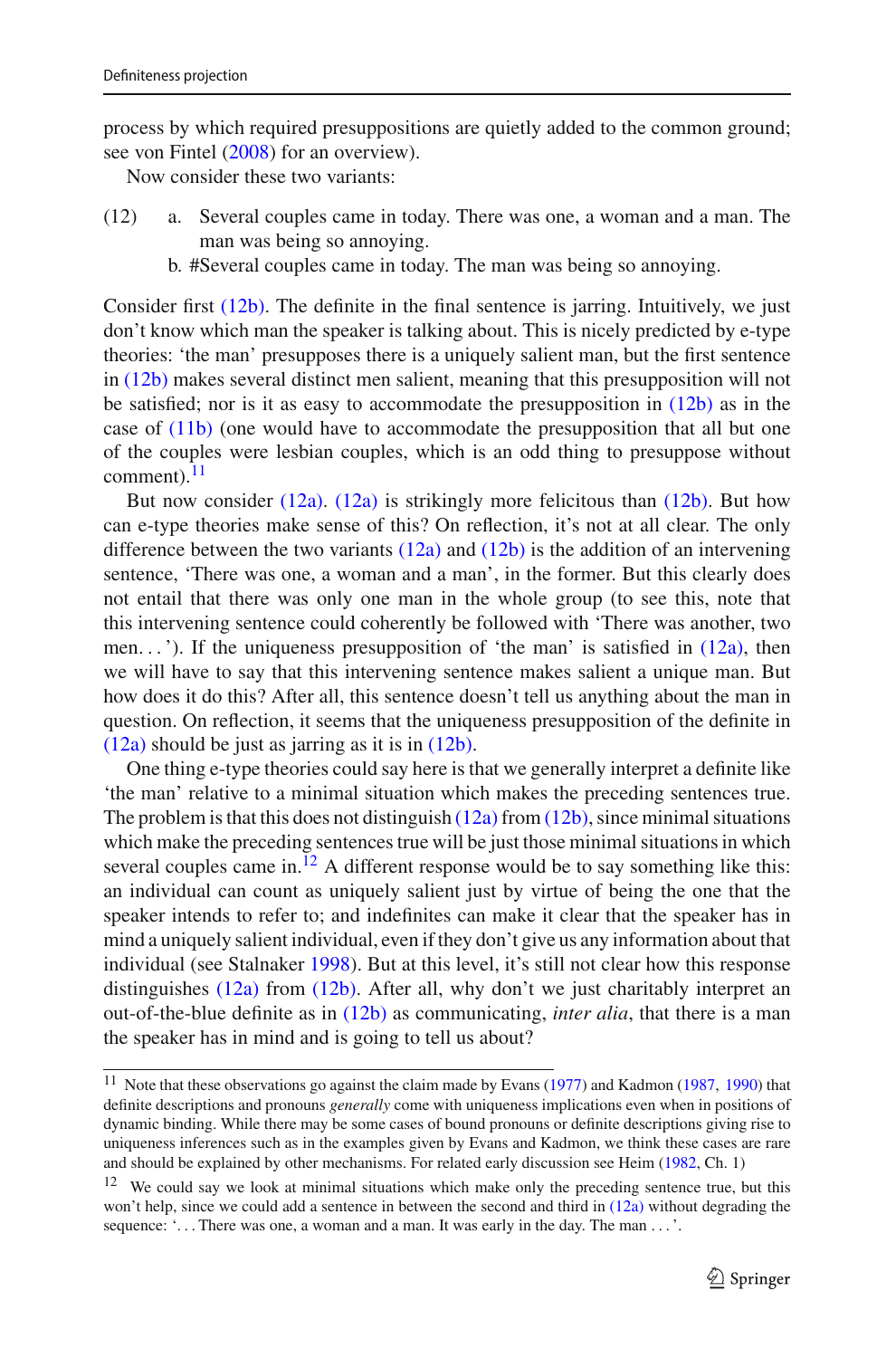Perhaps there is something to say here.<sup>[13](#page-9-0)</sup> We will not argue at length that e-type theories cannot account for the contrast in [\(12\)](#page-8-4) (again, see Lewi[s](#page-32-10) [2019](#page-32-10) for more discussion of these issues). Our main point will be a different one. E-type theories face a very general problem, of which [\(12\)](#page-8-4) raises the simplest instance of namely, explaining how indefinites in presupposition-filtering positions can filter the uniqueness implications of definites, as in  $(12a)$ . Let us reiterate that this problem is quite distinct from the problem of the formal link. Indeed, we have spelled out the problem with overt definite descriptions rather than pronouns, so it's not even clear that a formal link plays any role in these sentences; even if we want to say that definite descriptions can also have covert material drawn from preceding sequences, it's clear that this won't help explain the contrast between [\(12a\)](#page-8-2) and [\(12b\).](#page-8-0)

#### **3.2 Definiteness projection, schematically**

Our main point is the following: indefinites appear to filter the uniqueness presuppositions of definites. This is the phenomenon we call *definiteness filtering*. Schematically, let '∃*FG*' abbreviate an indefinite sentence like 'An *F* is *G*' and let 'ι*F H*' abbreviate a definite sentence of the form 'The *F* is *H*' or 'He/she/it is *H*', in cases where the latter is intuitively interpreted the same way as the former. Let  $\mathcal{F}(\cdot, \cdot)$  range over functions that take a pair of sentences to a sequence of sentences, with the property that the first argument filters the presuppositions of the second in that sequence—so  $\mathscr{F}(\varphi,\psi)$  could be  $\ulcorner \varphi$  and  $\psi \urcorner$ , or  $\ulcorner \operatorname{Not} \varphi$  or  $\psi \urcorner$ , or  $\ulcorner \operatorname{S}$  wants  $\varphi$ . S wants  $\psi \urcorner \urcorner$ , and so on (more on sequences like this presently). With this terminology in hand, we can restate our basic observation more precisely:

*Definiteness projection:*

- *Definiteness filtering*: A sequence of the form *F*(∃*FG*, ι*F H*) does not communicate that there is a uniquely salient *F*.
- $-$  *Uniqueness inferences*: By contrast, a sequence of the form  $\mathcal{F}(\varphi, \iota F H)$  generally does communicate that there is a uniquely salient  $F$  whenever  $\varphi$  does not contain an indefinite of the form  $\lceil \exists FG \rceil$ .

From the point of view of e-type theories, the first part of this generalization, definiteness filtering, is surprising. On e-type theories, indefinites have a classical existential semantics; and definites presuppose both existence and uniqueness. On standard theories of presupposition projection, in a sequence of the form  $\mathcal{F}(\varphi, \psi)$ ,  $\varphi$  filters exactly the presuppositions of  $\psi$  which it entails; the other presuppositions of  $\psi$  project.<sup>14</sup> So in the context of an e-type theory, we would expect indefinites to filter just existence,

<span id="page-9-0"></span><sup>&</sup>lt;sup>13</sup> See again Stalnake[r](#page-32-12) [\(1998\)](#page-32-12), for instance, for a development of the idea that indefinites implicate that the speaker has someone in mind, and Lewi[s](#page-32-13) [\(2013\)](#page-32-13) for further criticism.

<span id="page-9-1"></span><sup>&</sup>lt;sup>14</sup> In fact the standard prediction is a bit more subtle: namely, that the presuppositions of  $\psi$  project *conditioned on*  $\varphi$ . However, this is a notoriously problematic prediction (the so-called *proviso problem*; see e.g. Geurt[s](#page-31-23) [1996;](#page-31-23) Hei[m](#page-31-24) [2006;](#page-31-24) Mandelker[n](#page-32-14) [2016](#page-32-14)); it is well known that what in fact is felt to intuitively project is the set of unconditional presuppositions not entailed by  $\varphi$ . We will assume here, and throughout, that we have an underlying theory of presupposition that provides some solution to the proviso problem, and hence will ignore this subtlety, which in any case does not effect our main point.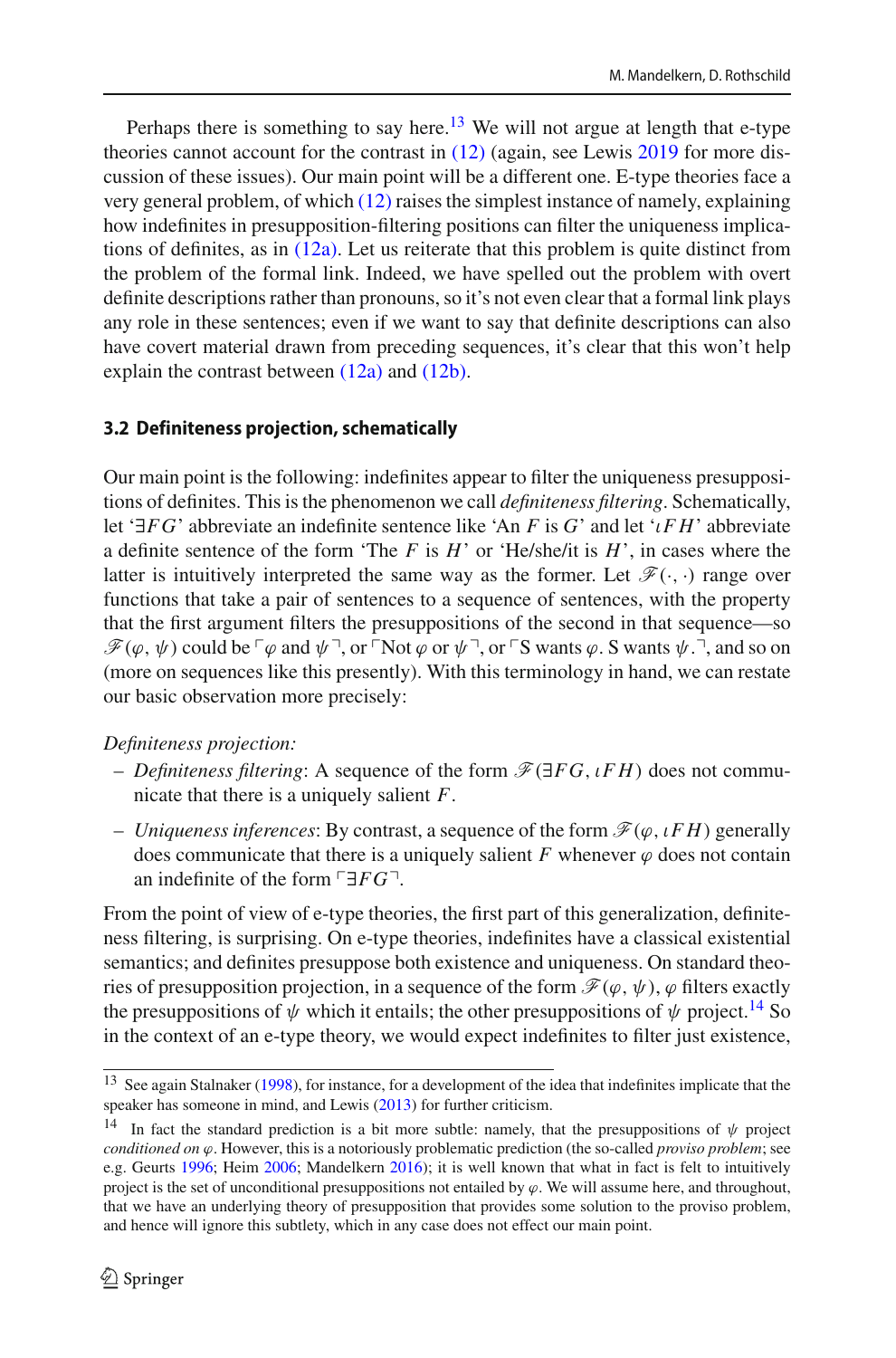not uniqueness. As we have seen, e-type theories give special semantics for quantifiers and conditionals to account for definiteness filtering in those cases. But this is a local solution to what we will argue is a global problem. (In Sect. [4,](#page-18-0) we will explore to what degree the local solution proposed for quantifiers and conditionals, involving minimal situations, can be extended across the board.)

The argument of this section in turn yields a new perspective on the observation about intersentential anaphora made just now. That observation could easily be interpreted as an observation about discourse-level pragmatics: for an e-type theory to account for that observation (it would be natural to think), we must simply couple it with the right story about the evolution of discourse-level salience properties. The observations in the rest of this section will show this reaction to be wrong. On the contrary, the intersentential problem is just one instance of a much more pervasive phenomenon, in which indefinites filter uniqueness presuppositions across the board.

The rest of this section will be dedicated to showing that definiteness filtering occurs across a wide variety of different filtering environments. This risks tedium, but it is important to see that the phenomenon is indeed a global one that is robust across different presupposition-filtering environments.

#### <span id="page-10-2"></span>**3.3 Conjunctions**

We begin by considering conjunctions. Left conjuncts filter the presuppositions of right conjuncts, so (13a) does not presuppose that Susie used to smoke, whereas (13b) does:

- (13) a. Susie used to smoke and she stopped.
	- b. Susie ran a marathon and she stopped smoking.

So conjunctions with the form  $\nabla \varphi$  and  $\psi$ <sup> $\neg$ </sup> presuppose all the presuppositions of  $\psi$ which are not contextually entailed by  $\varphi$ . We can thus compare conjunctions with the form  $\ulcorner \exists FG$  and  $\iota FH \urcorner$  to conjunctions with the form  $\ulcorner \varphi$  and  $\iota FH \urcorner$  for some other  $\varphi$ , like  $(14)$  and  $(15)$ , respectively:

- <span id="page-10-1"></span><span id="page-10-0"></span>(14) John met a woman at the party and John liked [her/the woman].
- (15) John enjoyed the party and John liked [her/the woman].

Recall that e-type theories treat 'her' in an environment like [\(14\)](#page-10-0) as equivalent to a definite description which presumably will be spelled out as something like 'the woman', so we can move freely between these variants. On its own, conjunction cannot show us a great deal about projection, since a conjunction entails both its conjuncts, which makes it impossible to directly distinguish simple entailments of the conjunction from its presuppositions. But we can distinguish these by embedding conjunctions in environments which (i) cancel entailments but (ii) are holes for presupposition projection. Then, if some content is just an entailment of a conjunction, we will no longer infer that content; whereas if it is a presupposition of the conjunction, we will.

One such environment is the antecedent of conditionals: (16a) does not lead us to infer that Susie used to smoke, whereas (16b) does: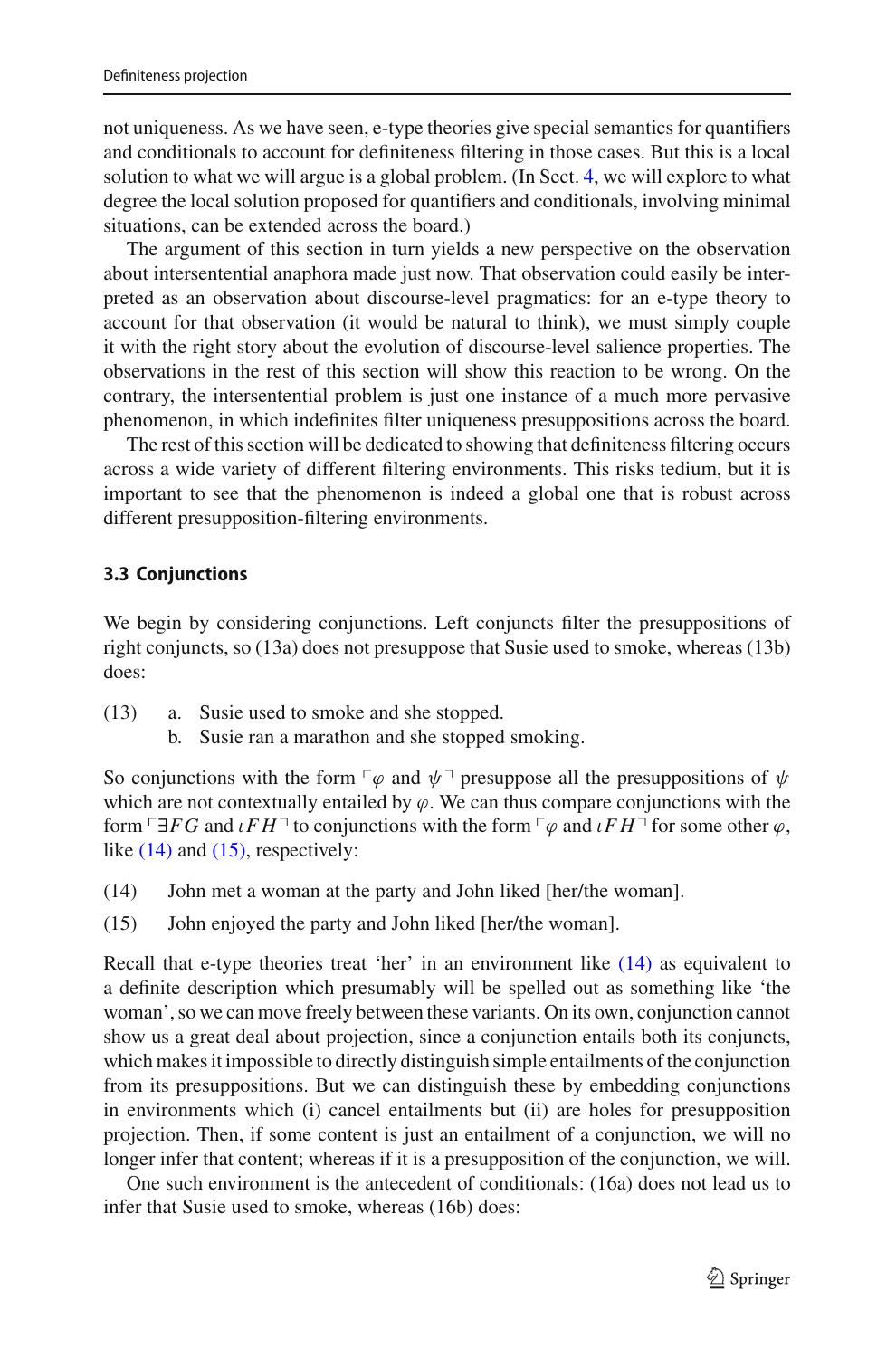- (16) a. If Susie used to smoke and she stopped ...
	- b. If Susie ran a marathon and she stopped smoking ...

<span id="page-11-5"></span>So we can embed our target sentences in the antecedents of conditionals, as in [\(17a\)](#page-11-0) and  $(17b)$ :

- <span id="page-11-1"></span><span id="page-11-0"></span>(17) A: John met a woman at the party.
	- a. B: Well, if John met a woman and John liked [her/the woman], he'll be happy he went to the party.
	- b. B: Well, if John enjoyed the party and John liked [her/the woman], he'll be happy he went to the party.

The key question to now ask is whether  $(17a)$  or  $(17b)$  presupposes that there is a uniquely salient woman—in other words, whether this presupposition of 'her/the woman' projects out of each of these sentences (which would show that it projects out of the relevant conjunction). We can't really tell from these two sentences, since A's set-up can be naturally interpreted to make a unique woman salient (the one he met), so the presupposition would be satisfied in any case. But we can vary the context set-up, to make explicit that John may have met more than one woman. Then, if uniqueness projects, we should find a clash with the context. So consider [\(18\):](#page-11-2)

- <span id="page-11-4"></span><span id="page-11-3"></span><span id="page-11-2"></span>(18) A: John met one or two women at a party.
	- a. B: Well, if John met a woman and John liked [her/the woman], he'll be happy he went to the party.
	- b. B: # Well, if John enjoyed the party and John liked [her/the woman], he'll be happy he went to the party.

Given this plural contextual set-up, there is a striking contrast between  $(18a)$  and  $(18b)$ : the latter is infelicitous, while the former is still good.  $(17)$  and  $(18)$  constitute a minimal pair: the only change is that in the context for the first there is plausibly a uniquely salient woman, while in the second case there is not. Since both variants— [\(18a\),](#page-11-3) with an indefinite preceding the definite, and [\(18b\),](#page-11-4) with a definite but no indefinite—were felicitous in the set-up in [\(17\),](#page-11-5) this suggests that the infelicity of [\(18b\)](#page-11-4) follows specifically from the fact that no unique woman is made salient in the set-up in [\(18\).](#page-11-2) This diagnosis of the weirdness of [\(18b\)](#page-11-4) is confirmed by the fact that a natural reaction to [\(18b\)](#page-11-4) is 'Hey wait a minute, I thought you said that John met one *or two* women at the party!' (see von Finte[l](#page-32-11) [2008](#page-32-11) for this test). All this, in turn, suggests that a conjunction containing a definite without a preceding indefinite, as in [\(15\),](#page-10-1) presupposes uniqueness, while a conjunction with a definite following an indefinite does not, as in  $(14)$ .

The same points can be made with conjunctions in the consequents of conditionals. Compare:

- (19) A: John was supposed to go to a party with [a woman/one or two women] he has been chatting with online.
	- a. B: If John went to the party, then he apparently met a woman and he liked [her/the woman].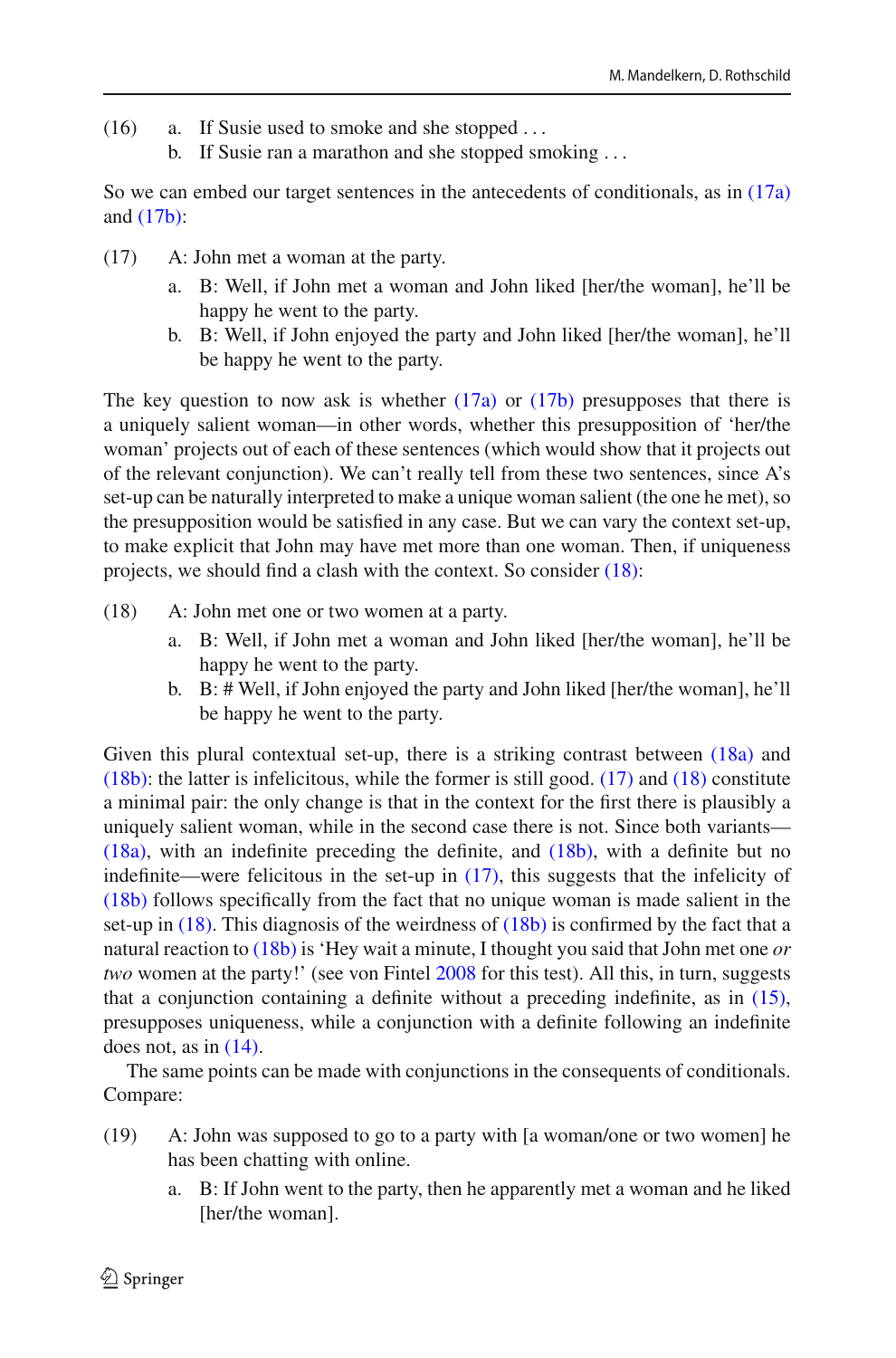<span id="page-12-0"></span>b. B: If John went to the party, then he apparently enjoyed the party and he liked [her/the woman].

The key observation here is that [\(19b\)](#page-12-0) is infelicitous in the plural context ('one or two women'), whereas all other variants are felicitous. This provides more evidence that  $(15)$ , but not  $(14)$ , presupposes uniqueness, since the standard assumption is that conditionals presuppose the presuppositions of the consequent which are not entailed by the antecedent.

Similarly—unsurprisingly—we find further evidence for this from conjunctions in the restrictors of quantifiers. Thus compare:

- <span id="page-12-1"></span>(20) The men in my class went to a party, and most men met [a woman/one or two women].
	- a. Every man who met a woman and liked [her/the woman] is happy he went to the party.
	- b. Every man who enjoyed the party and liked [her/the woman] is happy he went to the party.

Again, [\(20b\)](#page-12-1) is infelicitous in the plural context, while all other variants are felicitous. This, together with the assumption that presuppositions project out of the restrictors of quantifiers,  $15$  provides further support for the claim that [\(15\),](#page-10-1) but not [\(14\),](#page-10-0) presupposes uniqueness. We invite the reader to find more evidence by embedding the corresponding conjunction in the nuclear scope of quantifiers, attitude ascriptions, modals, and so on, but the verdict seems clear enough for us to stop here.

This puts us in a position to spell out in more detail the problem for e-type theories in the context of conjunction. Again, according to standard theories of presupposition, the presuppositions of a right conjunct project out of the conjunction as a whole unless they are entailed by the left conjunct (plus contextual information). As we know, on e-type theories, 'her/the woman' presupposes that a woman exists, and that there is a uniquely salient woman. 'A woman' entails existence, but, of course, not uniqueness. In other words, existentials in left conjuncts should be able to filter existence presuppositions, but not uniqueness presuppositions. So it looks like e-type theories should predict that *both* 'John enjoyed the party and John liked [her/the woman]' and 'John met a woman and liked [her/the woman]' presuppose that there is a uniquely salient woman. This prediction looks correct for the former but, crucially, not the latter conjunction: it appears that indefinites can filter the uniqueness presuppositions of definites.

An important worry to discuss at this point concerns the logical form of our conjunctions. We have assumed that we are dealing with conjunctions of the form -∃*FG* and  $\iota F H$ <sup>-</sup>; but what if our conjunctions instead have the form  $\lceil \exists_x F : (G \text{ and } \iota_x F H) \rceil$ , with the indefinite scoping over the whole conjunction and somehow binding a covert variable in the definite? In other words, we have assumed that our conjunctions have the form 'John (met a woman) and (he liked the woman)'; but what if they instead have a form along the lines of 'a woman<sub>*x*</sub> (John met *x* and liked the<sub>*x*</sub> woman)'?<sup>16</sup> If

<span id="page-12-2"></span><sup>15</sup> It is uncontroversial that they project in at least *some* manner—existential or universal—which is all we need for the present.

<span id="page-12-3"></span><sup>&</sup>lt;sup>16</sup> Thanks to Yasu Sudo and Karen Lewis for raising this objection and for subsequent discussion.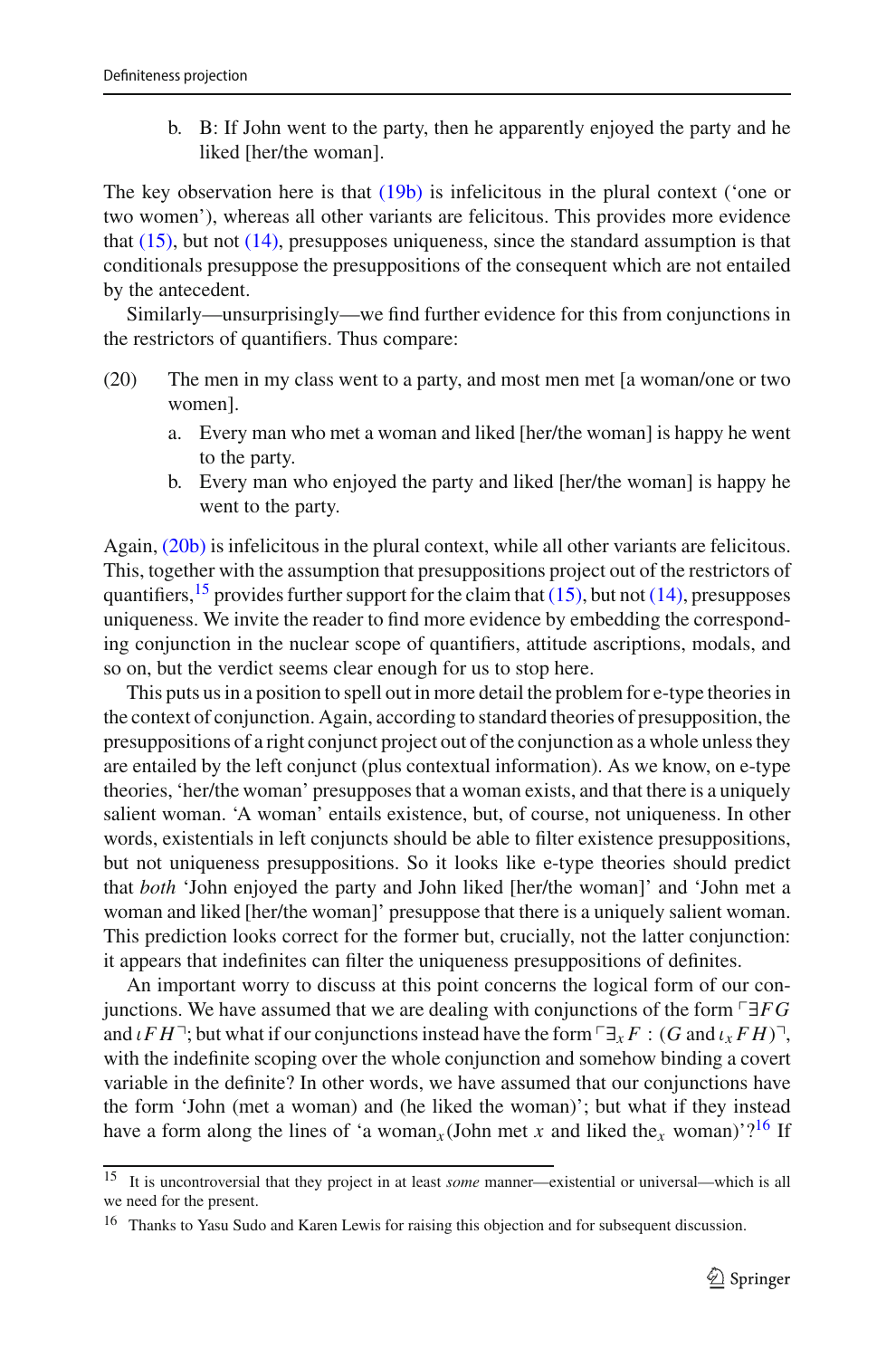that were so, there would be no puzzle about why these conjunctions do not project uniqueness, while the corresponding definite conjuncts on their own do. But we think there are a few reasons to think this is not a plausible response. First, as we will see in a moment, it is too local, given that our problem extends beyond conjunction to many cases where no similar response is available. Second, even when it comes to conjunction, we can vary our examples in a way that renders this response untenable, for instance by adding an exceptive clause to our key sentence:

<span id="page-13-0"></span>(21) A: John met one or two women at the party.

B: If John, but not Mark, met a woman, and John liked [her/the woman], John will be happy he went to the party.

Adding this exceptive clause doesn't change judgments about felicity: [\(21\)](#page-13-0) seems not to project uniqueness, since it is felicitous in this plural context. The most prominent interpretation of [\(21\)](#page-13-0) says that John will be happy provided that (i) John met a woman *x* and (ii) Mark didn't meet *any* woman and (iii) John liked *x*. But if the indefinite took scope over the conjunction, then of course we would get a different meaning: namely, that John will be happy provided that there is a woman *x* such that (i) John met *x* and (ii) Mark didn't meet *x* and (iii) John liked *x*. Of course, this latter reading *is* available, though dispreferred. The key point, though, is that on the first (more prominent) reading, we don't get projection of uniqueness. But to obtain that first reading, we must assume that the indefinite does *not* take scope over the conjunction (if it did, we would only get the second reading). Thus this scopal escape route isn't available in cases like this one.[17](#page-13-1)

If we accept the pattern in question, how could e-type theorists respond? Can small situations help us here, as they did for filtering between the restrictor and nuclear scope of quantifiers, and likewise between the antecedents and consequents of conditionals? It is tempting to think that all we care about when we evaluate a conditional, or quantifier, are *minimal* situations which make any part of it true—and that we simply ignore the situations that make definites undefined. But the problem with this, of course, is that, while it would eliminate the uniqueness presuppositions of  $\Box FG$ and  $\iota F H$ <sup>-</sup>, it would also eliminate the uniqueness presupposition of  $\lceil \iota F H \rceil$ . In other

<span id="page-13-1"></span><sup>&</sup>lt;sup>17</sup> An anonymous reviewer for this journal suggests that, on an elision approach to exceptives (as in Vostrikov[a](#page-32-15) [2019](#page-32-15)), we might be able to say that the pronounced indefinite takes high scope over the conjunction in  $(21)$  while the elided indefinite in the exceptive takes low scope. But in general this kind of scope configuration doesn't seem possible for exceptives: when the pronounced indefinite unambiguously takes high scope, we do not seem to get a reading where the indefinite in the exceptive takes low scope. To see this, consider (i):

<sup>(</sup>i) If there's a woman who John met, but Mark didn't, then Mark will be jealous.

If it were possible for the indefinite in the exceptive to take low scope while the pronounced indefinite takes high scope, then this should have a reading where it means (ii):

<sup>(</sup>ii) If there's a woman who John met, but Mark didn't meet a woman, then Mark will be jealous.

But (i) doesn't seem to have this reading. So even if exceptives are derived by elision, it looks as if (somewhat unsurprisingly) the scope of indefinites must be preserved in the elided portion, and so [\(21\)](#page-13-0) could not have a reading where the pronounced indefinite scopes high and the elided indefinite scopes low.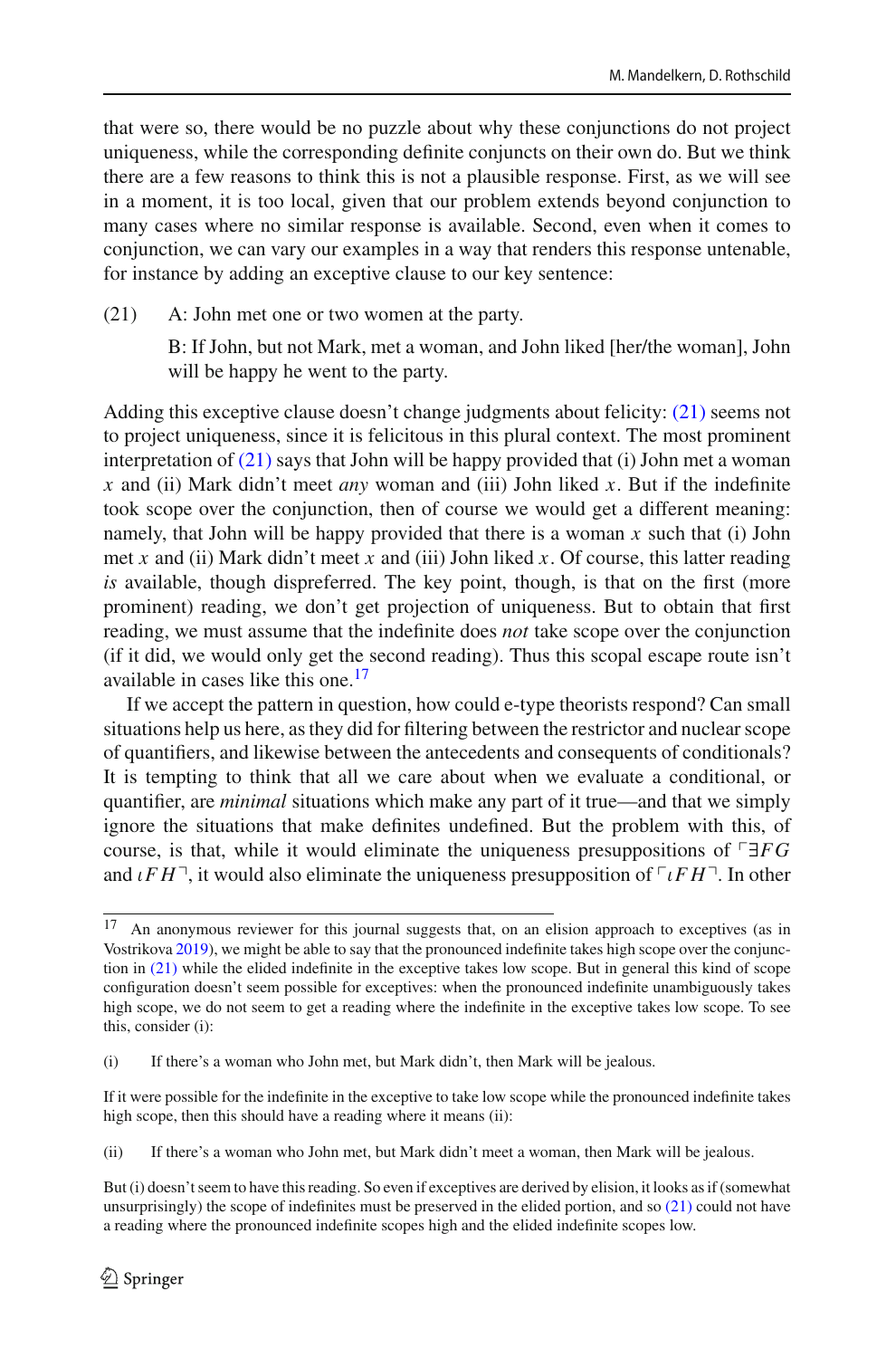words, it would not help capture the contrast that needs to be captured.<sup>[18](#page-14-0)</sup> A more local solution would develop a sort of pseudo-dynamic conjunction, which passes on minimal left-conjunct-witnessing situations for the right conjunction to evaluate; in Sect. [4](#page-18-0) we discuss a proposal along those lines, arguing that while it might work for conjunction and disjunction, it cannot be conservatively generalized far enough.

# <span id="page-14-4"></span>**3.4 Disjunctions**

We turn next to disjunctions. The standard assumption about projection across disjunction is that presuppositions of a right disjunct are filtered by the negation of the left disjunct: that is,  $\lceil \varphi \rceil$  or  $\psi \rceil$  has all the presuppositions of  $\psi$  except those which are contextually entailed by  $\ulcorner \text{Not } \varphi \urcorner$ . So (22a) does not license the inference that she used to smoke, while (22b) does:

- (22) a. Sue never smoked, or she stopped.
	- b. Sue didn't run a marathon, or she stopped smoking.

So the relevant comparison for present purposes will be between sentences of the form  $\ulcorner \text{Not}(\exists FG)$  or  $\iota FH \urcorner$  versus  $\ulcorner \varphi$  or  $\iota FH \urcorner$ , where  $\varphi$  is not a negated indefinite, as in [\(23\):](#page-14-1)

- <span id="page-14-3"></span><span id="page-14-2"></span><span id="page-14-1"></span>(23) A: I heard from John that Sue met [a girl/a few different girls] this fall.
	- a. B: Really? Well, she came to Thanksgiving by herself, so either she didn't actually meet a girl, or else she didn't like [her/the girl] enough to bring her to Thanksgiving.
	- b. B: Really? Well, she came to Thanksgiving by herself, so either she didn't want her mother to get involved, or else she didn't like [her/the girl] enough to bring her to Thanksgiving.

Once again, our two contexts provide us with a minimal pair. With the singular context, both variants are felicitous; in the plural context, only the first is. This suggests that uniqueness is filtered by the negated definite in  $(23a)$ , but projects in  $(23b)$  conforming to the general pattern we are arguing for here: indefinites filter uniqueness presuppositions.

Let us again consider, and again reject, the idea that this issue has something to do with the problem of the formal link. E-type theorists might argue that there is material in the indefinite sentences ('meet a girl') that is lacking in the indefinite-free variants. Perhaps, the e-type response might go, that material provides a suitable antecedent for elided material in the definite, accounting for the contrast between the variants; in that case, this would be just another species of the formal link problem. But the examples were carefully constructed so that the indefinite sentence *didn't* introduce material that was not already in the context sentence. In any case, we can make this material overtly available, as in  $(24)$ , without any improvement in felicity:

<span id="page-14-0"></span><sup>&</sup>lt;sup>18</sup> Cf. Büring's [\(2004\)](#page-31-8) closely related point that indefinites and definites in general end up being indistinguishable in the antecedents of conditionals if we rely in the wrong ways on minimal situations.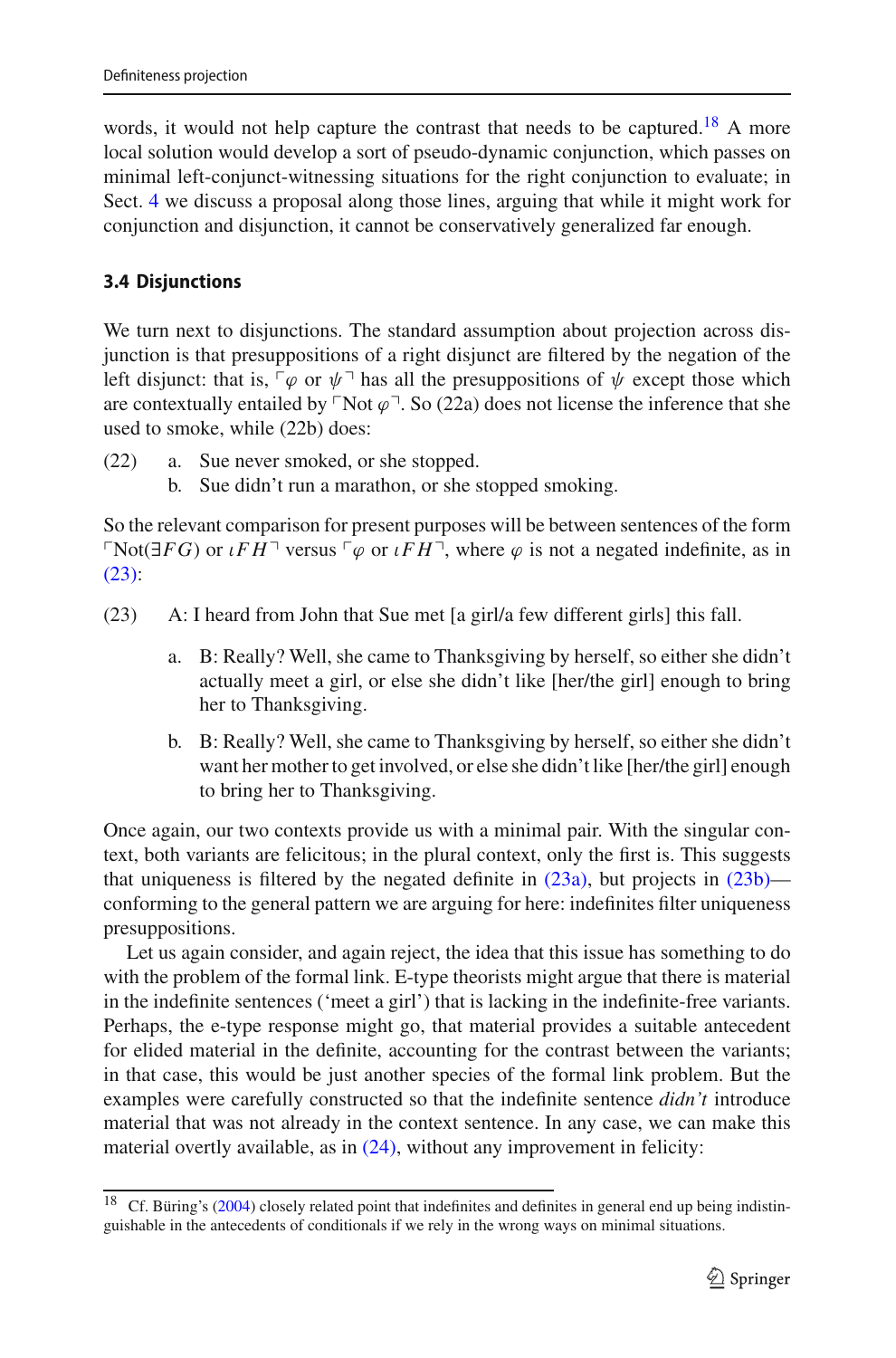<span id="page-15-0"></span>(24) A: I heard from John that Sue met a few different girls this fall.

B: # Really? Well, she came to Thanksgiving by herself, so either she didn't want her mother to get involved, or else she didn't like the girl she met enough to bring her to Thanksgiving.

Similar points go for the other examples we consider throughout this section: we do not see how appeals to formal links can help account for these contrasts.

Disjunction is a somewhat complicated case. In order for a disjunction with the form  $\ulcorner$ There's not an *F*, or the  $FG\urcorner$  to be felicitous, it must remain open that there is no *F*. In order to test whether uniqueness projects in these cases, we need to also leave open the possibility that there is more than one *F*. We achieved this in [\(23\)](#page-14-1) by ascribing to a possibly dubious source the information that Sue met one girl/a few different girls. We can also achieve this by embedding disjunctions in the scope of quantifiers or the consequents of conditionals. Consider first the quantified sentence in (25):

- (25) Some of my friends have joined Tinder. Some of them have gone out with one girl [and some with several]. But I didn't meet any of their dates at my party.
	- a. So all of my friends either didn't meet a girl or else didn't bring [her/the girl] to my party.
	- b. So all of my friends either aren't on Tinder or else didn't bring [her/the girl] to my party.

Consider next the conditionals in (26):

- (26) A: Some of my friends have joined Tinder. Some of them have gone out with one girl [and some with several]. But I didn't meet any of their dates at my party.
	- B: I see. So if Sue is in your friend group, then...
	- a. either she didn't meet a girl or else she didn't bring [her/the girl] to your party.
	- b. either she isn't on Tinder or else she didn't bring [her/the girl] to your party.

In both these cases, when the plural context set-up in brackets is omitted, both continuations are fine. Whereas when it is included, only the first variants, with a negated indefinite in the left disjunct, are acceptable. This provides further evidence that negated indefinites can filter uniqueness across disjunctions.

# <span id="page-15-1"></span>**3.5 Attitudes**

Attitude reports provide another filtering environment to test our hypothesis that indefinites filter uniqueness. There are a variety of different ways we can use attitude reports to test this. One helpful paradigm comes from 'want'-'want' sequences: in sequences of the form  $\ulcorner S$  wants  $\varphi$ . S wants  $\psi$ .  $\neg$ ,  $\varphi$  filters any presuppositions of  $\psi$  which it entails, while other presuppositions project (thus e.g. 'Sue wants to have a guitar. She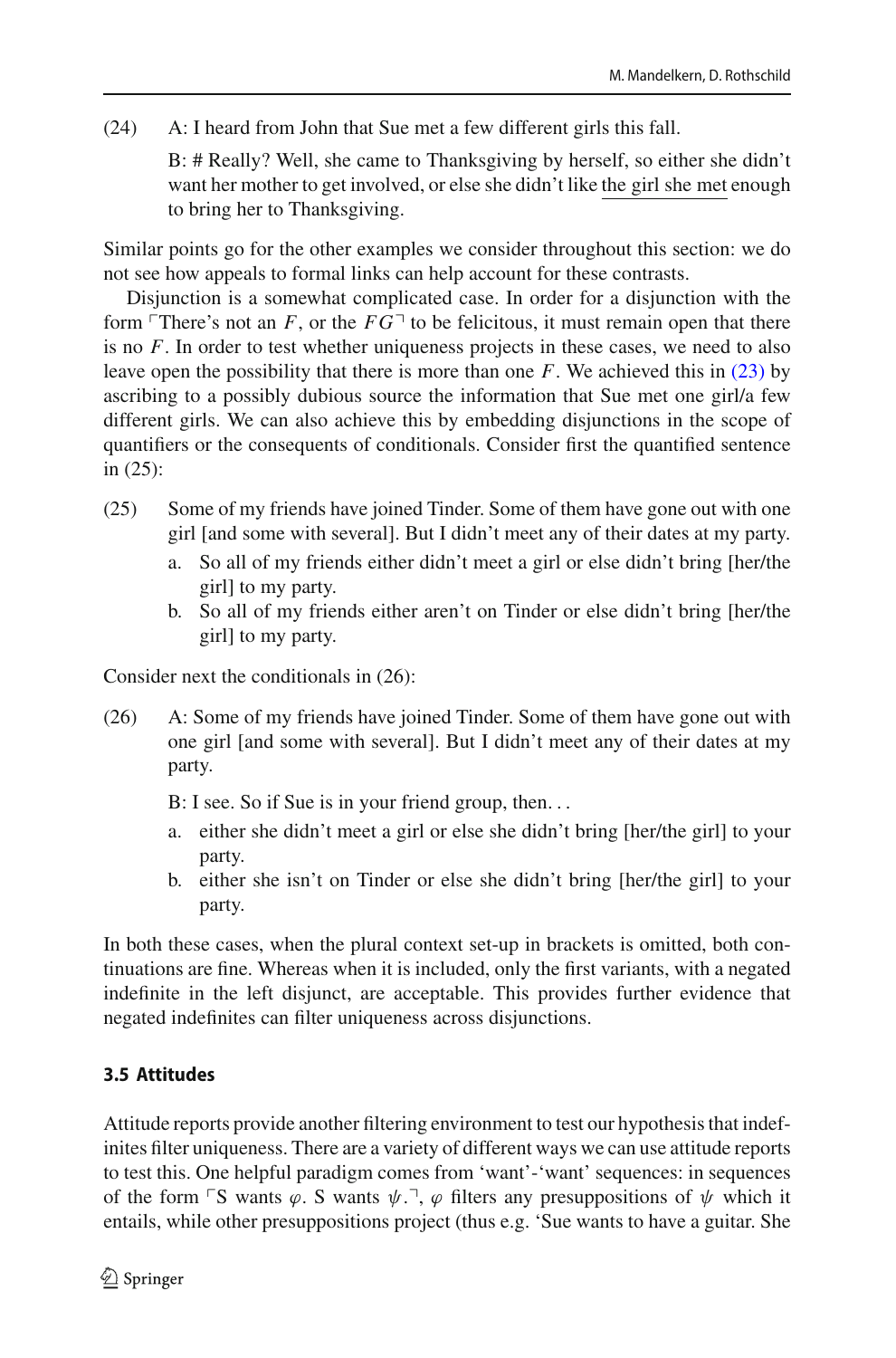wants to play her guitar in a band' does not presuppose that Sue has a guitar, while 'Sue wants to be in a band. She wants to play her guitar in the band' does).<sup>19</sup> So we can compare sequences of the form  $\ulcorner$ S wants  $\exists FG$ . S wants  $\iota FH$ . $\urcorner$  versus  $\ulcorner$ S wants  $\varphi$ . S wants  $\iota FH$ .<sup>-1</sup> in uniqueness and non-uniqueness environments, as in [\(27\):](#page-16-1)<sup>[20](#page-16-2)</sup>

- <span id="page-16-4"></span><span id="page-16-3"></span><span id="page-16-1"></span>(27) Mark told me he is going to meet [a guy/one or two guys] at a bar.
	- a. He wants to meet a man. He wants [him/the man] to be interesting.
	- b. He wants the bar to be nice. And he wants [him/the man] to be interesting.

Once again, we find a contrast here between [\(27b\),](#page-16-3) in the plural context, and the other variants:  $(27b)$  is infelicitous in the plural context, which suggests that it presupposes that there is a uniquely salient man, while  $(27a)$  is felicitous in both contexts, suggesting that the presupposition is filtered there—again supporting our claim that, in general, indefinites filter uniqueness for definites. We leave it to the reader to explore similar patterns with other attitude predicates, like 'hope'-'hope', 'wish'-'wish', and so on.

## <span id="page-16-7"></span>**3.6 Modals**

Necessity modals, like attitude predicates, create filtering environments: where  $\Box$  is a necessity modal, in a sequence  $\ulcorner \Box \varphi$ .  $\Box \psi \urcorner$  ,  $\varphi$  will filter any presuppositions of  $\psi$ which  $\varphi$  entails; other presuppositions will project (so 'You must stop drinking. You must then stop smoking' presupposes that you smoke, while 'You must start smoking. You must then stop smoking' does not). Thus we can compare <sup>Γ</sup>□∃*FG*. □*ιFH*. with  $\Box \varphi$ .  $\Box tFH$ .<sup> $\Box$ </sup> and see whether uniqueness projects from one or both of these. Once again, we find evidence that the indefinite filters uniqueness. Here is a paradigm that shows this with an epistemic necessity modal:

- <span id="page-16-6"></span><span id="page-16-5"></span>(28) A: I think Liz had [a baby/a baby, or maybe even twins].
	- B: Yeah, I saw her and John buying diapers; she looked tired.
	- a. She must indeed have had a baby. Taking care of [it/the baby] must be overwhelming.
	- b. She must be getting help from John. Still, taking care of [it/the baby] must be overwhelming.

Again, the variant without the indefinite, in  $(28b)$ , is infelicitous in the plural context, whereas the variant with the indefinite in  $(28a)$  is not, providing further evidence that indefinites filter uniqueness.

<span id="page-16-0"></span><sup>&</sup>lt;sup>19</sup> There is controversy, related to the proviso problem mentioned above, about whether this projection is unconditional, or whether projection is conditioned on the beliefs of the attitude holder and unconditional "projection" follows as a secondary inference; but this won't matter for our purposes (Heim [1992;](#page-31-25) Geurts [1998;](#page-31-26) Sudo [2014](#page-32-16)).

<span id="page-16-2"></span><sup>&</sup>lt;sup>20</sup> Elbourne [\(2005,](#page-31-9) Sect. 2.6.2) discusses sequences like [\(27a\),](#page-16-4) but does not give an account of their meaning and does not note the problem they raise concerning uniqueness.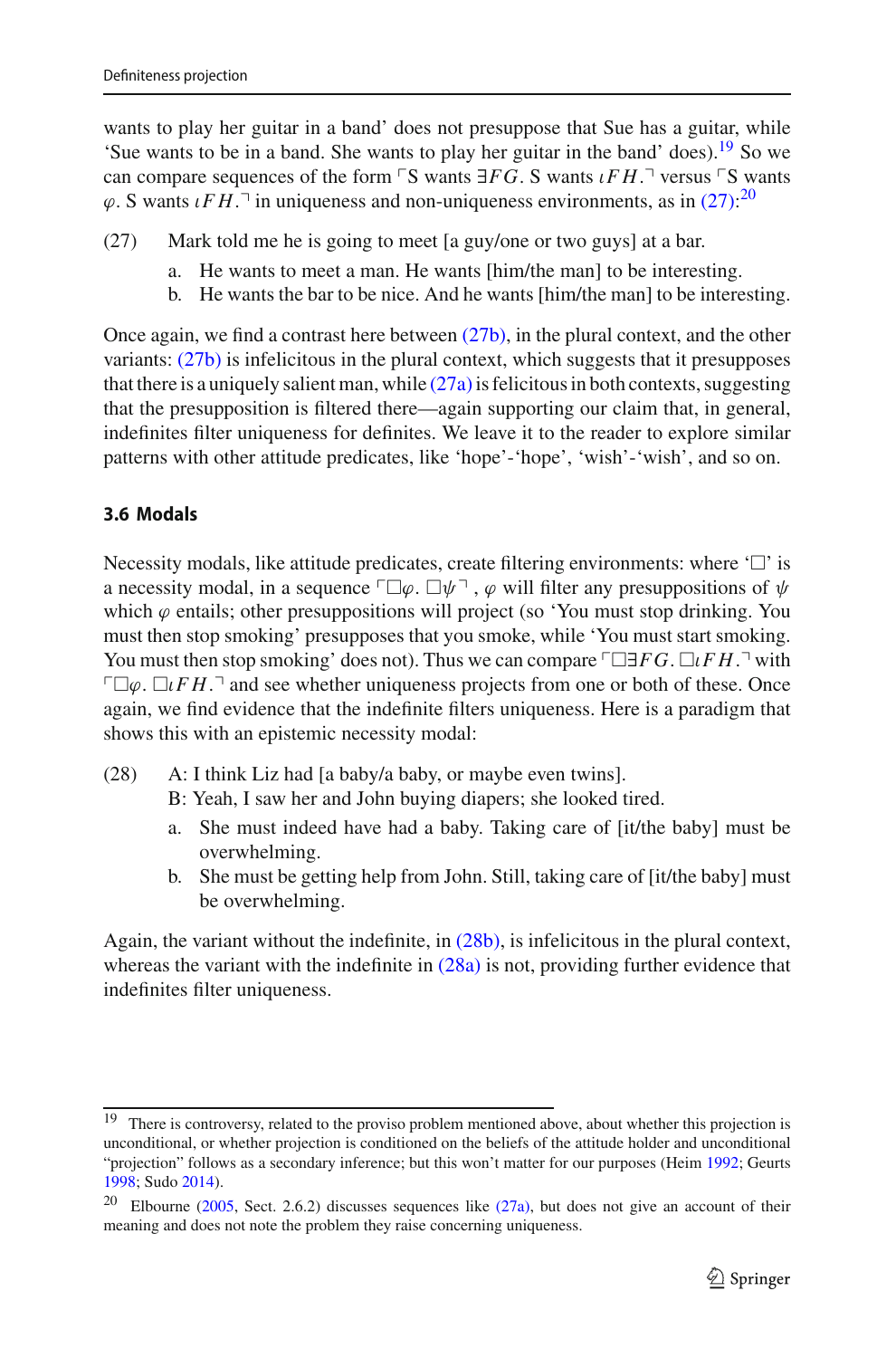We find a similar pattern with other kinds of necessity modals, as with deontic necessity modals:

(29) John adopted [a cat/one or two cats].

- a. In fact, he had to adopt a cat; he had to adopt [her/the cat] to keep his mother company.
- b. He had to find a way to keep his mother occupied; so he had to adopt [her/the cat] to keep his mother company.

Once again, the variant without the indefinite is is infelicitous in the plural context, whereas the variant with the indefinite is felicitous.

# **3.7 Generalized sage plant sentences**

The last part of our argument for definiteness projection generalizes Heim's [\(1982\)](#page-31-2) argument from sage plant sentences like [\(7\),](#page-4-3) repeated below:

[\(7\)](#page-4-3) Everybody who bought a sage plant here bought eight others along with it.

Recall that Heim used this sentence to argue that pronouns like 'it' in [\(7\)](#page-4-3) cannot possibly project uniqueness, as this would render the sentence trivial. We can generalize Heim's approach to provide a different strategy for arguing that indefinites filter uniqueness in all the projection environments we have considered so far. To see this, consider the following variations on  $(7)$ , which extend the sage plant paradigm to conjunction, disjunction, 'want' sequences, and modal sequences.

- <span id="page-17-1"></span><span id="page-17-0"></span>(30) Sue bought a sage plant and bought eight others along with [it/the sage plant].
- <span id="page-17-2"></span>(31) Either Sue didn't buy a sage plant, or she bought eight others along with [it/the sage plant].
- <span id="page-17-3"></span>(32) Sue wants to buy a sage plant. She wants to buy eight others along with [it/the sage plant].
- (33) Sue has to buy a sage plant. She has to buy eight others along with [it/the sage plant].

These sentences are all perfectly coherent. This coherence provides independent evidence that definites like 'it'/'the sage plant' do not project uniqueness in these environments. If they did, these sentences would be incoherent in different ways. [\(30\)](#page-17-0) would be simply inconsistent, since it can't be that Sue bought exactly one sage plant along with eight other sage plants. [\(31\)](#page-17-1) would be incoherent in that the second disjunct would be trivially false—Sue can't possibly have bought eight sage plants along with the unique sage plant she bought. [\(32\)](#page-17-2) would ascribe incoherent desires to Sue. And [\(33\)](#page-17-3) would ascribe incoherent requirements to her. None of these sentences are incoherent in this way. These judgments of coherence seem very clear to us. This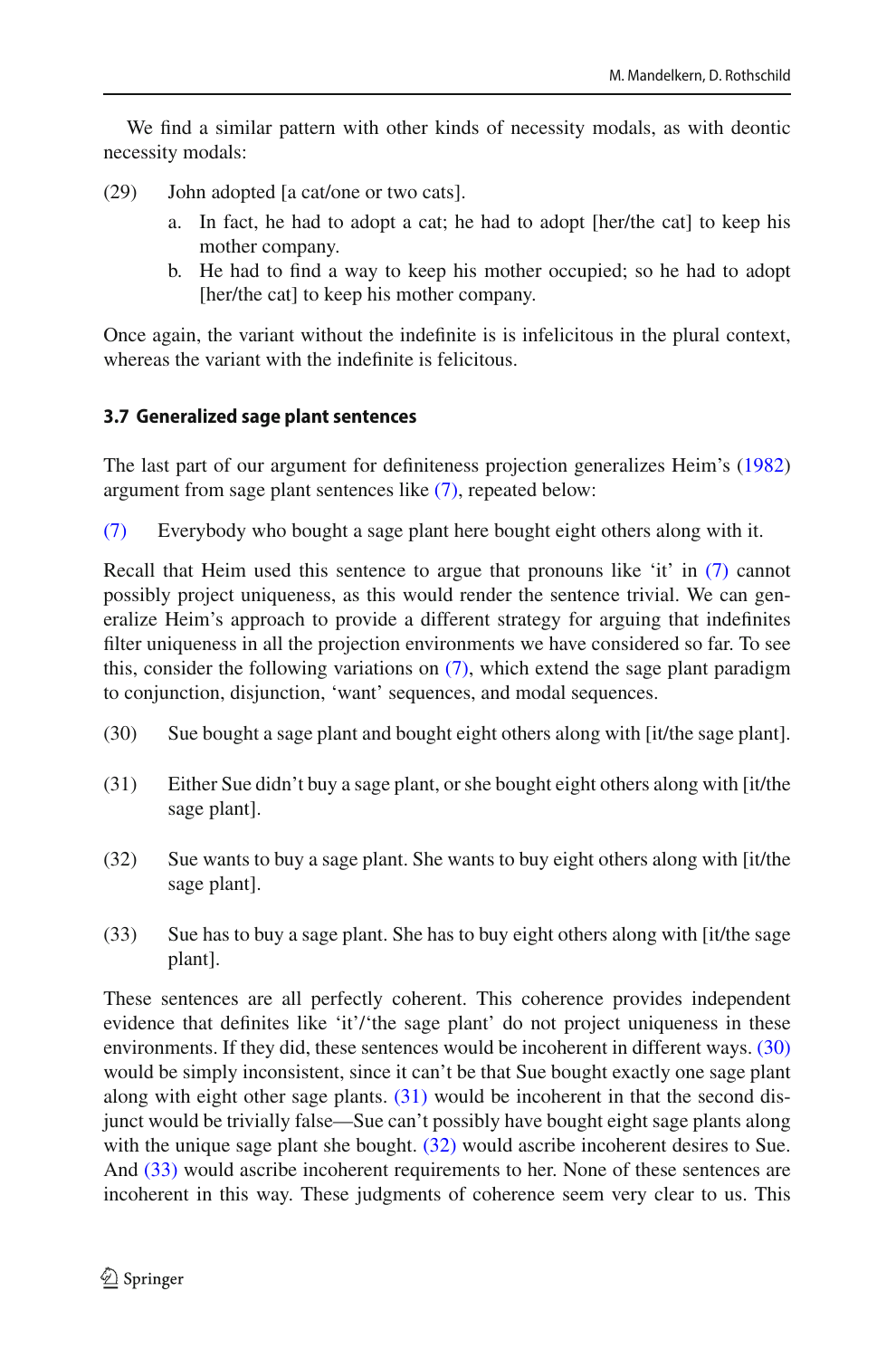provides yet another argument that indefinites can filter uniqueness, not just between a restrictor and scope, but in general across presupposition projection environments.

These sentences can also be varied to provide further evidence for the claim that, without a filtering indefinite, definites project uniqueness. If we change the indefinite predicate 'buy a sage plant' to 'go to the plant store' in these examples, then the sentences become incoherent:

- (34) ??Sue went to the plant store and bought eight sage plants along with the sage plant she bought.
- (35) ??Either Sue didn't go to the plant store, or she bought eight sage plants along with the sage plant she bought.
- (36) ??Sue wants to go to the plant store. She wants to buy eight sage plants along with the sage plant she wants to buy.
- (37) ??Sue has to go to the plant store. She has to buy eight sage plants along with the sage plant she has to buy.

This incoherence is of course readily explained if definites without filtering indefinites project uniqueness.

Generalized sage plant sentences thus provide further support for definiteness projection. But they do so in a particularly simple way. By contrast to the arguments that we have looked at so far, in the present case the only relevant judgment is whether a given sentence (or sequence of sentences) is coherent; we do not need to reflect on different contexts of assertion in order to see that uniqueness doesn't project when there is a filtering indefinite, and does otherwise.

#### <span id="page-18-0"></span>**4 Prospects for an e-type theory**

We have argued that indefinites filter the uniqueness presuppositions of definites, while those presuppositions project in other cases. We have argued for this by looking at a wide variety of filtering environments: conditionals, quantifiers, conjuncts, disjuncts, attitude reports, and modal claims. In each of these environments, we have shown that, when there is a definite in the filtered position and an indefinite in the filtering position, there is no corresponding uniqueness inference; whereas when there is no indefinite in the filtering position, there is a corresponding uniqueness inference. We have shown this both by comparing each of these variants in singular versus plural contexts; and by exploring variants of sage plant sentences in each of these environments. It thus looks as if definites carry an implication of uniqueness; and this implication is filtered by corresponding indefinites. This is our central empirical claim in this paper.

We have claimed that extant e-type theories do not account for this pattern, which, again, we call *definiteness projection*. In this section we will spell out the argument for this claim in more detail, and explore to what extent e-type theories could be modified to account for the observed pattern.

The basic argument is simple, and we will rehearse it one more time. According to e-type theories, indefinites have the semantics of classical existential quantifiers: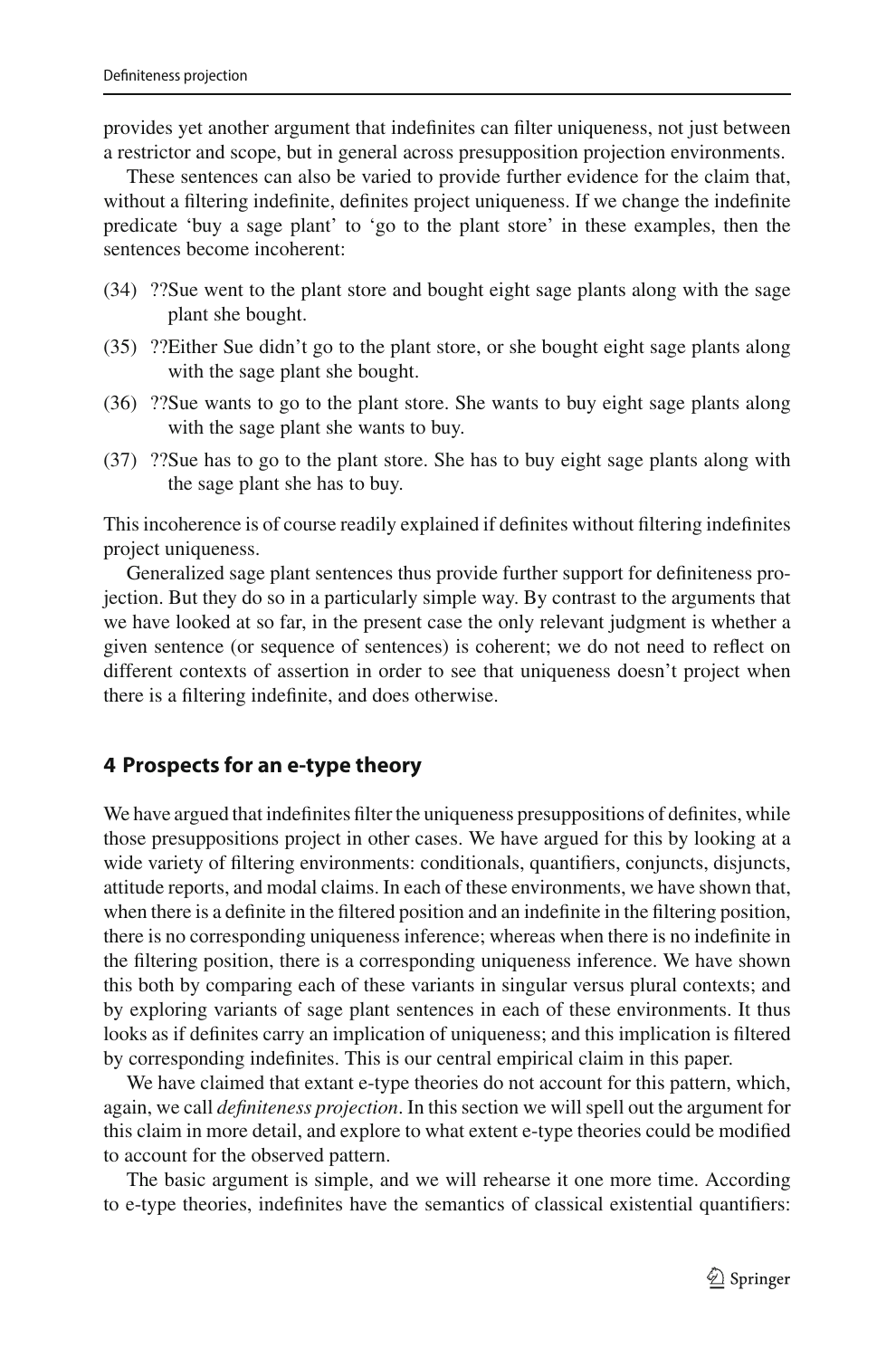sentences containing indefinites just say that something of the relevant kind exists. Sentences containing definites presuppose that a uniquely salient thing of the relevant kind exists. Indefinites entail existence, but not uniqueness; but on standard assumptions, when a sentence  $\varphi$  is in a filtering position relative to a sentence  $\psi$ ,  $\varphi$  will filter exactly the presuppositions of  $\psi$  which  $\varphi$  contextually entails. So e-type theories predict that, in general, indefinites should filter existence but *not* uniqueness—contrary to the observations here that indefinites appear to filter uniqueness.

How might e-type theorists respond to this argument?

Let us begin by dismissing one *prima facie* attractive, but on reflection implausible, response. That response would slightly vary the e-type treatment of indefinites, so that they entail not only existence but also uniqueness. This would, of course, account for definiteness filtering. But it is untenable. For instance, it would make the sage plant sentence [\(7\)](#page-4-3) equivalent to the variant in [\(38\):](#page-19-0)

- <span id="page-19-0"></span>[\(7\)](#page-4-3) Everybody who bought a sage plant here bought eight others along with it.
- (38) Everybody who bought exactly one sage plant here bought eight others along with it.

But these are plainly not equivalent: if [\(38\)](#page-19-0) is ever true, it is only ever trivially true; whereas, again, [\(7\)](#page-4-3) can obviously be non-trivially true.

Once we set aside this response, the most natural place to look for a solution to the present problems is by way of the mechanism that e-type theories have used to get rid of certain uniqueness inferences in conditionals and quantified environments: namely, minimal situations. As we saw at the outset, e-type theories predict the lack of uniqueness in donkey sentences by making sure that the scopes/consequents of quantifiers/conditionals can be assessed at minimal situations which witness their restrictors/antecedents. At this point in the dialectic, that move looks rather parochial: the pattern that is accounted for in that case by way of minimal situations is just one instance of a much more general pattern. But perhaps similar moves could be made across the board to account for the more general pattern. We will argue that this strategy has some promise, but hits a wall when it comes to intersentential filtering.

<span id="page-19-2"></span>We'll start by laying out in more detail what we take to be a reasonable baseline e-type theory. To begin with, consider a sentence with a definite description like (39):

(39) The cat came in.

If 'the cat' presupposes there is a unique cat, then we don't want to say that this presupposition has to be satisfied in the world as a whole (since it isn't, heaven forbid). A more natural thing to say is that we tend to evaluate sentences like (39) at a *topic situation*: [21](#page-19-1) that bit of the world that we are paying attention to or care about in evaluating a sentence like this—and which presumably will only have one cat in it whenever a sentence like (39) is felicitous.

<span id="page-19-1"></span> $21$  The idea of a topic situatio[n](#page-30-1) that a sentence is about goes back to Austin [\(1950](#page-30-1)); for discussion and references see Kratzer [\(2019](#page-32-17), Sect. 3).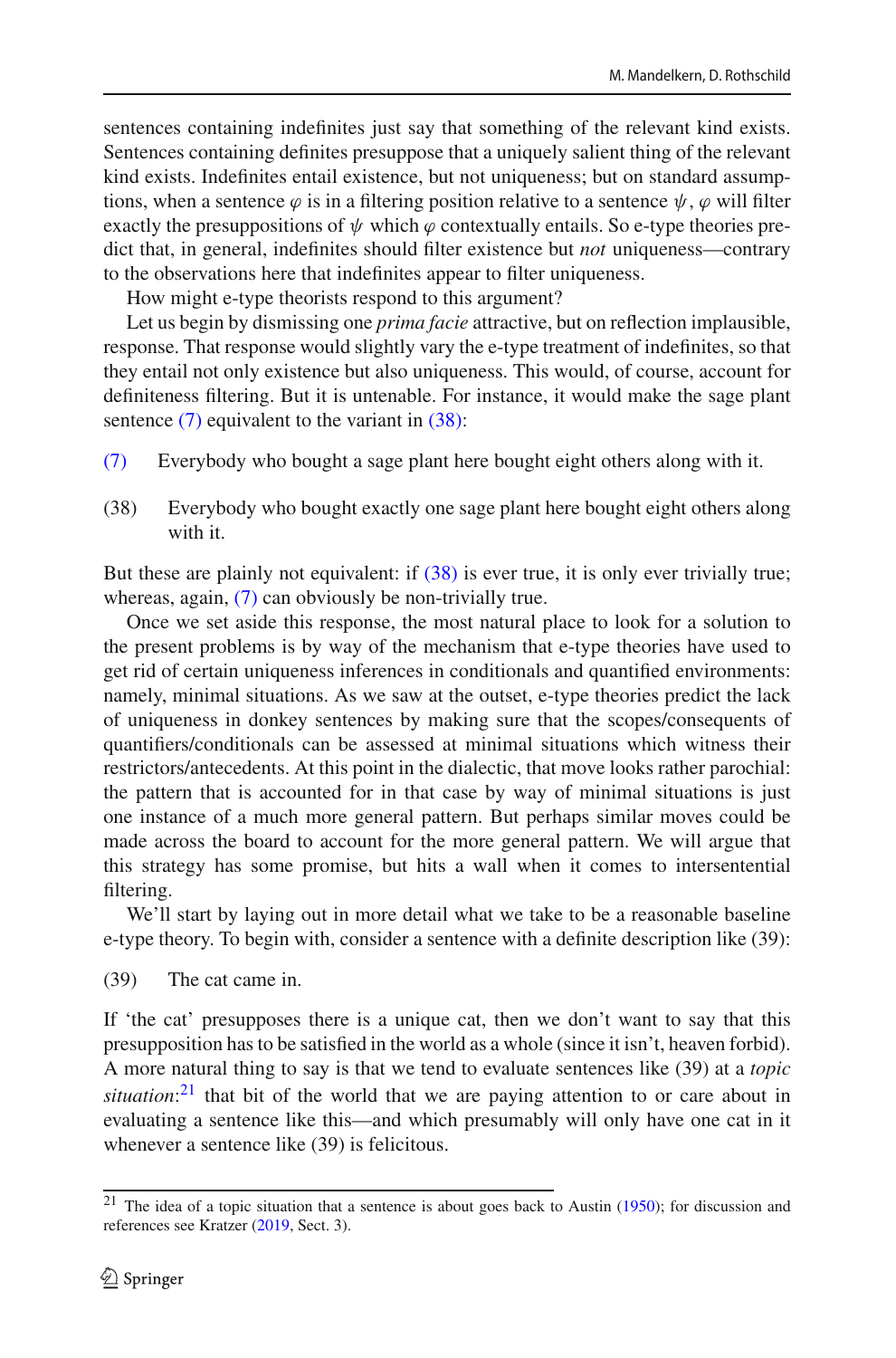Sentences as a whole are thus evaluated relative to topic situations; sentences embedded under operators can be evaluated relative to shifted situations of various kinds (shifting operators in this context include classic intentional operators, like modals and conditionals, as well as quantifiers, which are classically treated as extensional operators but in the present context are more naturally treated as intensional). In Sect. [2.2](#page-4-4) we gave a gloss on sentences involving 'every' on which the uniqueness presupposition of definites in scopes/consequents varies with minimal situations which witness the restrictor, so that the presupposition is evaluated relative to those minimal situations. As we discussed, this move is required in an e-type framework to deal with sage plant sentences like  $(7)$ , repeated again here:

[\(7\)](#page-4-3) Everybody who bought a sage plant here bought eight others along with it.

There are different ways we could implement this idea; the differences do not really matter for present purposes. For concreteness, here is a simple approach. We assume that definites are indexed with a situation variable, which will provide us with the place to check the definite's presuppositions. That is, where *g* is a variable assignment and *s* is a situation:

 $(40)$  $[[\text{The } F]$ *i*  $G$  $]$ <sup>g,s</sup>

- a. presupposes there is a unique  $F$  in  $g(i)$ ;
- b. where the presupposition is satisfied, is true iff the unique  $F$  in  $g(i)$  is  $G$ in *s*.

We assume pronouns are treated the same way, with covert descriptive material somehow made available. We assume further that there are two options for how the situation index on definites is set. One option is to set the index to the topic situation (the option that is presumably taken in  $(39)$ ). The second option is to set it to a designated variable *r* which quantifiers manipulate.<sup>[22](#page-20-0)</sup> We can then give a semantics for quantifiers along the following lines (where  $\leq$  is the parthood ordering on situations):

(41) 
$$
[\text{Every}_x(p)(q)]^{g,s} = 1
$$
 iff, for every *a*, for every minimal  $s' \leq s$  such that  $[p]^{g[x \to a], s'} = 1$ , there is a situation  $s'' : s' \leq s'' \leq s : [q]^{g[x \to a, s' \to r]}, s'' = 1$ .

This will enable us to have a reading available on which sage plant sentences have the correct truth conditions. In particular, we assume that 'it' or 'the sage plant' in the nuclear scope is indexed with *r*. Then its presuppositions will be assessed relative to minimal restrictor situations, which will contain exactly one sage plant, and thus will satisfy its presuppositions. So in particular the uniqueness presuppositions of 'it'/'the sage plant' will be satisfied, yielding intuitive, non-trivial truth conditions for sage plant sentences.

Given these two options, we predict that, for definites in the nuclear scope of quantifiers, there are two ways their uniqueness presuppositions can be satisfied: either

<span id="page-20-0"></span> $22$  More realistically, as Simon Charlow points out, we will need arbitrarily many such variables; we simplify by assuming that there is just one dedicated such variable.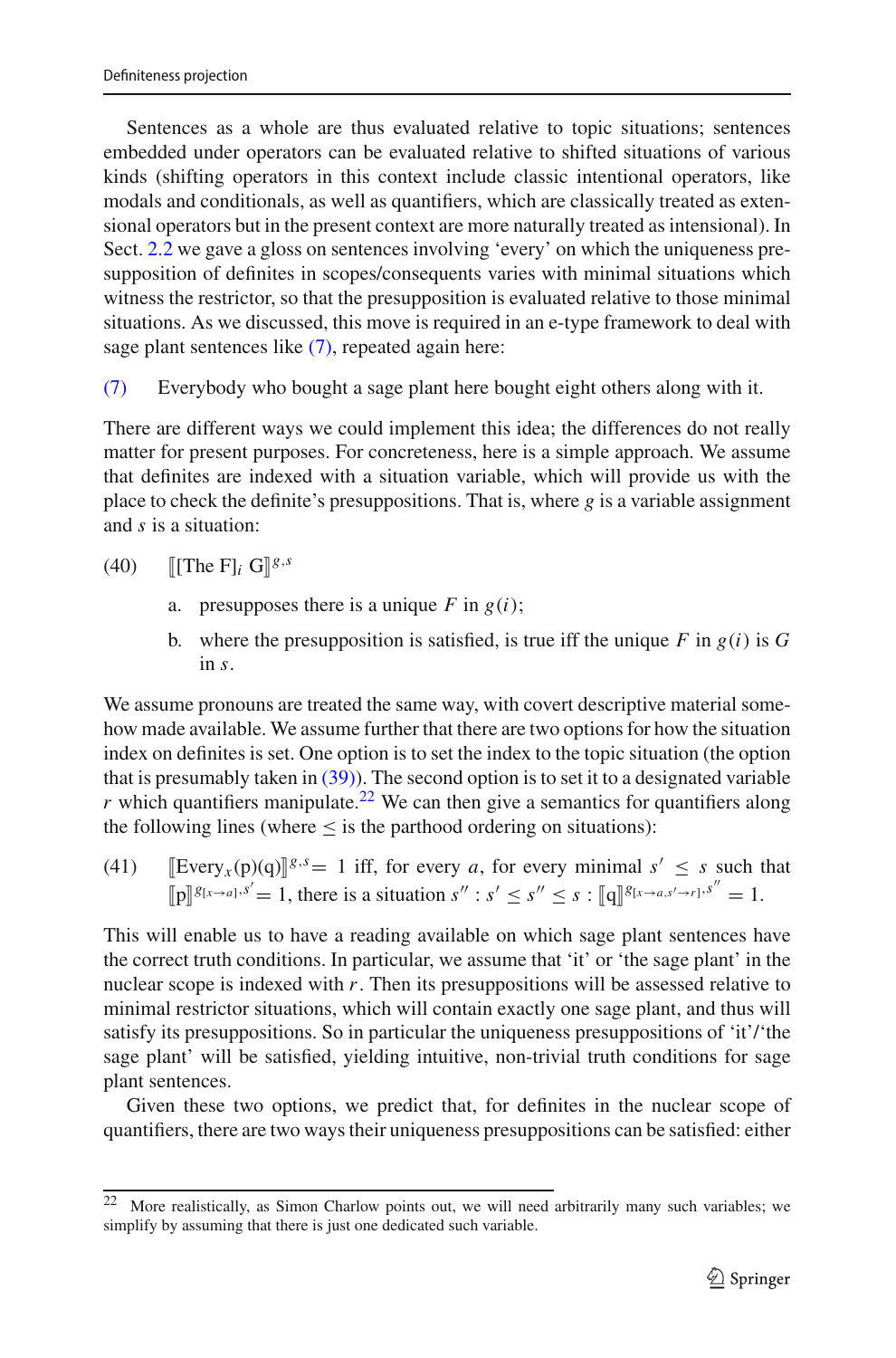by being satisfied in the minimal restrictor situations or by being satisfied in the topic situation. This covers the basic cases. $2<sup>3</sup>$ 

This gives us a reasonable baseline framework for indefinites, definites, and quantifiers.<sup>24</sup> We can now enrich this with a semantics for conditionals along similar lines. Let us emphasize that our aim in laying this out is not to do anything new, but rather simply to lay out in more detail what we take to be a reasonable state-of-the-art etype theory. This, in turn, lets us think more carefully about how e-type approaches account for donkey sentences, and whether this approach can be extended to deal with definiteness projection.

At an abstract level, an e-type approach like the present one deals with donkey data by giving a semantics on which (i) restrictors/antecedents make available minimal witness situations of the indefinite, and (ii) the semantics of the quantifier/conditional makes sure that the presuppositions of the definite are evaluated at those minimal witness situations. Can the present strategy be extended to account for the same pattern in filtering environments across the board? In other words, can we develop a system in which indefinites in filtering position *always* make available minimal situations against which the presuppositions of the corresponding filtered definite are checked?

<span id="page-21-3"></span>To give a sense of what we have in mind, consider an entry for conjunction like this:

(42) 
$$
[\![p \text{ and } q]\!]^{g,s} = 1
$$
 iff  $[\![p]\!]^{g,s} = 1$  and for some minimal situation  $s' \leq s$  s.t.  $[\![p]\!]^{g,s'} = 1$ ,  $[\![q]\!]^{g[s'\to r]},^s = 1$ .

This extends the apparatus of minimal situations to ensure that in a conjunction with the form  $\Box FG \land \iota FH$ , uniqueness presuppositions can be satisfied. The idea is that, when we have a definite in a right conjunct indexed with our designated situation variable *r*, that definite's presuppositions will be evaluated relative to a minimal left-

His thought, in essence, was that  $(i)$ 's truth conditions would be as follows:

(ii) In the topic situation *s* every minimal situation  $s' < s$  containing an Athenian can be extended to a situation  $s'' : s' < s'' < s$  such that the Athenian in  $s''$  worships the goddess in  $s''$ .

It would seem, then, that  $(i)$  would be equivalent to  $(iii)$ :

(iii) Every Athenian worships a goddess.

<span id="page-21-0"></span><sup>23</sup> A further thing we might say is that these are the *only* available options. This further stipulation is not essential for present points, but it is relevant to the overall picture, as it is a way to ensure that definites and indefinites don't end up meaning the same thing in the restrictors of quantifiers. The point goes back to Bürin[g](#page-31-8) [\(2004\)](#page-31-8), who argued using the following sentence that we cannot evaluate uniqueness presuppositions in the situation of evaluation.

<span id="page-21-2"></span><sup>(</sup>i) Every Athenian worships the goddess.

However, it is clearly not. Büring thus suggests we restrict the indexing on the definite to avoid this predicted equivalence, forcing an indexing to the restrictor situation or the topic situation. However, we might note that once we add a systematic presupposition projection framework, the uniqueness presuppositions in [\(i\)](#page-21-2) might project out in a rather strong way, so it is not entirely clear that restrictions on the indexing of definites are really necessary.

<span id="page-21-1"></span><sup>&</sup>lt;sup>24</sup> It's not clear that this framework can deal with bishop sentences, a classic issue for e-type theories, but we don't have anything new to say about this issue.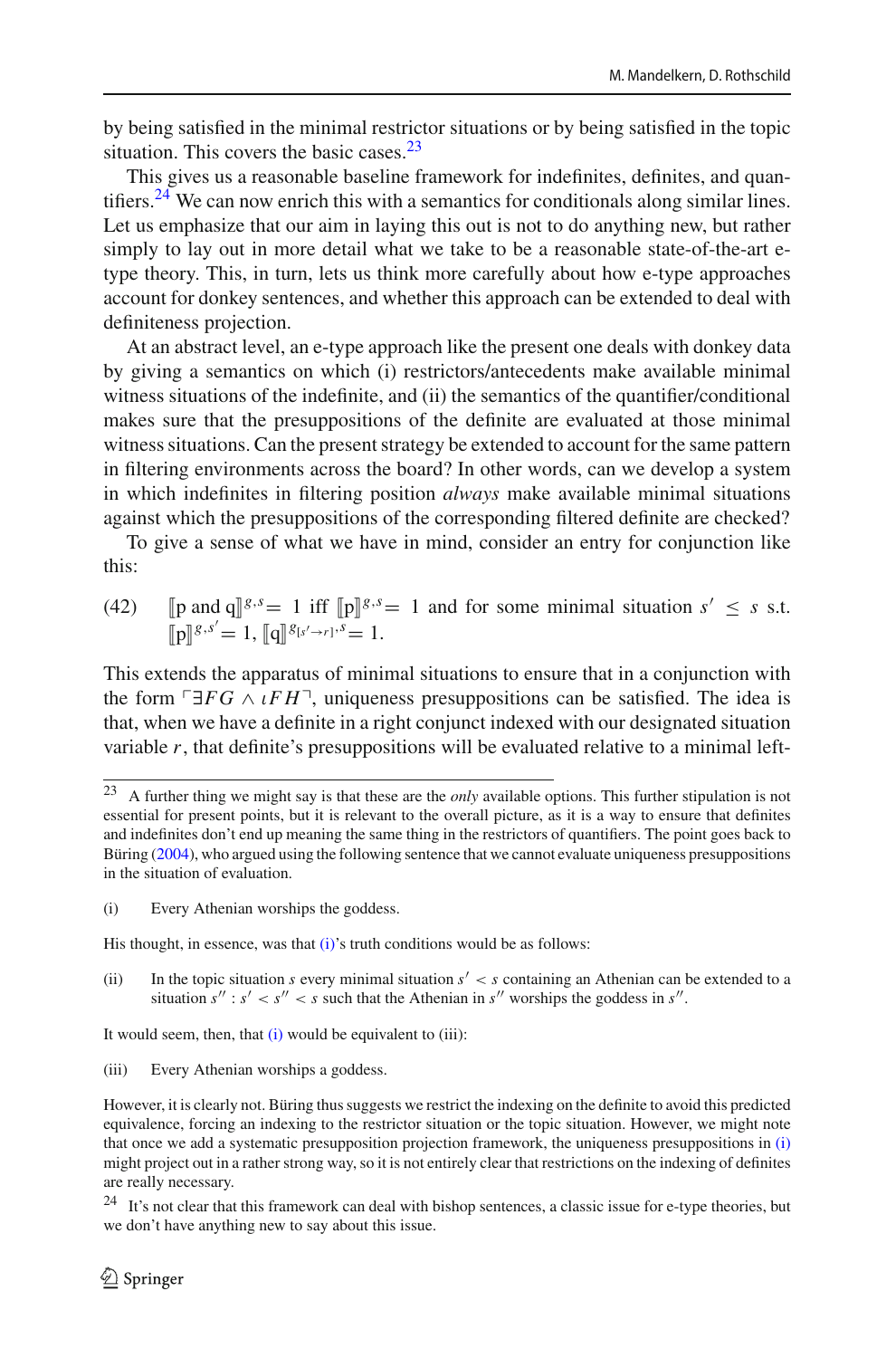conjunct situation; so, if the left conjunct contains an indefinite, those presuppositions will be satisfied.

<span id="page-22-0"></span>We can say something similar about disjunction:

(43) 
$$
\text{[p or q]}g^{s,s} = 1 \text{ iff } \text{[p]}g^{s,s} = 1 \text{ or for some minimal situation } s' \leq s \text{ s.t. } \text{[p]}g^{s,s'} = 0, \text{[q]}g^{s(s'-r)} = 1.
$$

Whether this works depends on some subtle issues about negation, which is a notoriously complex affair in situation semantics (see Kratze[r](#page-32-8) [1989\)](#page-32-8). However, if we treat negation in the standard Boolean way, then [\(43\)](#page-22-0) looks like it might do the trick. Suppose a left disjunct is a negated indefinite and the right disjunct contains a definite indexed to *r*. The presuppositions of that definite will be evaluated relative to a minimal situation which makes the indefinite true, and hence will be satisfied, as desired.

So there are resources available to e-type theories to extend their treatments of donkey sentences to other connectives. The system sketched here accounts for the data we have reviewed involving conjunctions and disjunctions. Indeed, if the present arguments are correct, it seems that something like this system is in fact forced on e-type theorists. But there are a number of worries one might have about this picture. We will lay out three, in order of increasing seriousness.

First, one might have thought it to be an attractive feature of e-type theories that they can adopt classical semantics for the connectives. Although we don't know of explicit claims to this effect, we suspect that e-type theorists have largely taken for granted that their theories of (in)definites and quantifiers can be coupled with classical connectives, given the lack of discussion in this literature of how to treat 'and' and 'or' in this framework. Critical responses to dynamic semantics have often focused on the fact that dynamic semantics requires apparently arbitrarily non-classical connectives (see Hei[m](#page-31-27) [1990b;](#page-31-27) Soame[s](#page-32-18) [1989](#page-32-18); Schlenke[r](#page-32-19) [2008;](#page-32-19) Mandelker[n](#page-32-20) [2019](#page-32-20)). The present discussion, however, suggests that e-type theories are not better off in this respect than dynamic ones, since connectives along the lines of [\(42\)](#page-21-3) and [\(43\)](#page-22-0) are decidedly non-classical. In fact, they look somewhat like the standard non-classical connectives of dynamic semantics. So the need for these non-classical connectives may undermine one putative motivation for e-type theories; in any case, it brings e-type theories somewhat closer to dynamic theories.

Second, the pattern of definiteness projection, as we have emphasized, looks like presupposition projection in general: the generalization we argued for was that indefinites filter uniqueness presuppositions of definites whenever those indefinites appear in standard presupposition-filtering environments. The present approach accounts for this pattern in the case of conjunctions and disjunctions, but *not* by treating it as a species of presupposition projection in general: the apparatus of minimal situations in the semantics in  $(42)$  and  $(43)$  ensures that uniqueness will be filtered by indefinites, but it does not account for presupposition projection more broadly speaking. To see the point, compare again conjunctions like 'Susie used to smoke and she stopped' versus 'Susie ran a marathon and she stopped smoking'. As we saw above, the presupposition of 'Susie stopped smoking', that Susie used to smoke, survives only in the latter of these. The standard way of accounting for this is by means of some kind of asymmetric conjunction (e.g. a dynamic conjunction like that of Hei[m](#page-31-13) [1983b,](#page-31-13) or a middle Kleene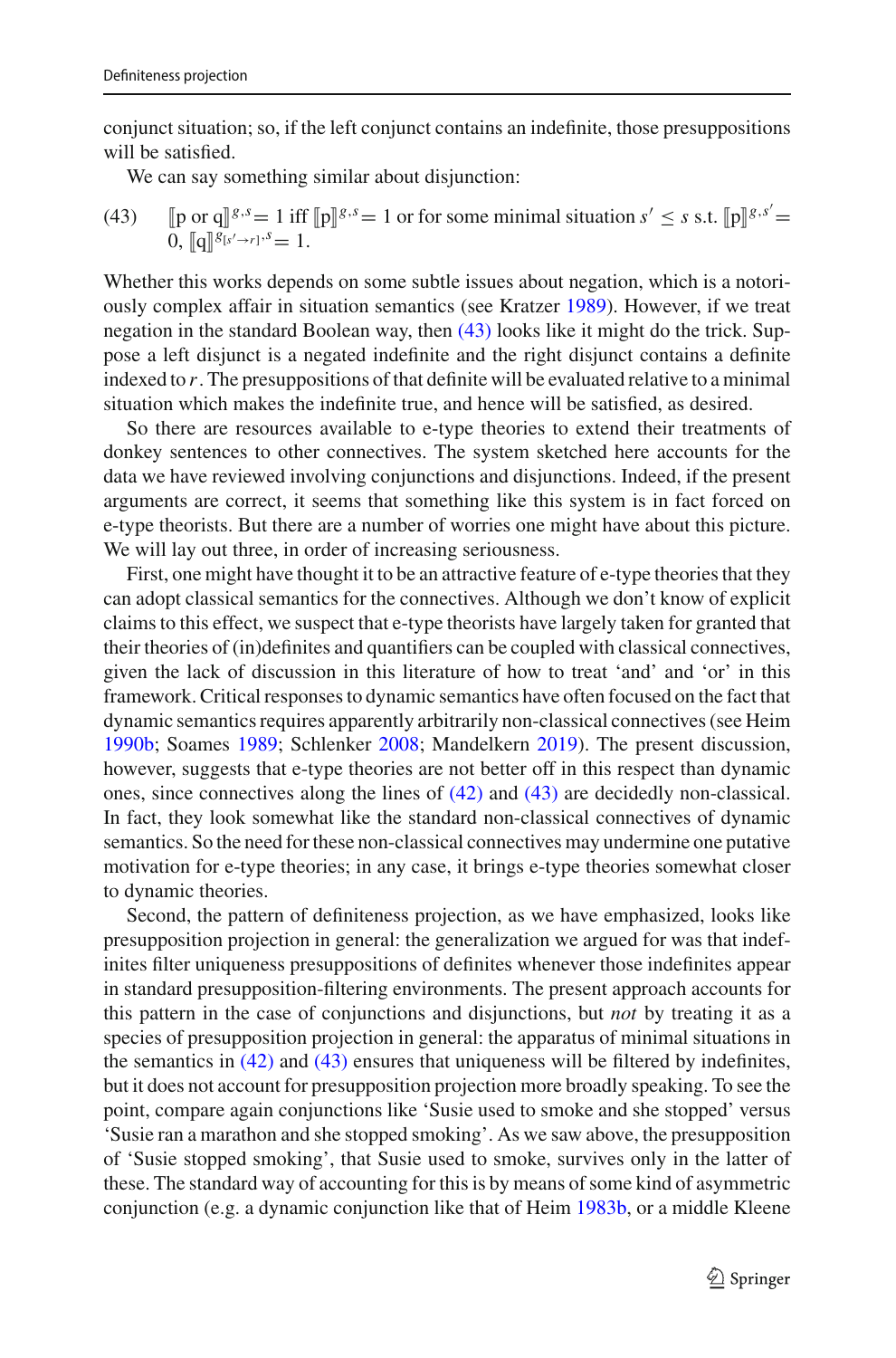one like that of Peter[s](#page-32-21) [1979](#page-32-21)). But the minimal-situation-passing conjunction in [\(42\)](#page-21-3) is no help at all in capturing this pattern. In fact, when there is no definite in the right conjunct indexed to  $r$ , the conjunction in  $(42)$  is just a classical conjunction. So something more will need to be said about presupposition projection across conjunction. Similar points go, *mutatis mutandis*, for disjunction, and indeed for quantifiers and conditionals[.25](#page-23-0) Of course, it is open to e-type theories to say more—to adopt a dynamic or trivalent conjunction which incorporates the architecture of  $(42)$ , and likewise for disjunction. Our point is simply that the mechanism these approaches take to deal with the filtering of uniqueness does not deal with presupposition projection more generally; and, conversely, whatever accounts for presupposition projection more generally will not account for our pattern, for by-now familiar reasons, since, again, indefinites do not entail uniqueness, and so cannot filter uniqueness presuppositions. In other words, these approaches must take a disjunctive approach to definiteness filtering and presupposition filtering, respectively.

Moreover, this does not seem to be an incidental feature of the system we have developed here: it seems like it will be an essential feature of any e-type system. Consider [\(44\),](#page-23-1) from an anonymous referee for this journal:

<span id="page-23-1"></span>(44) Every farmer who owns a donkey is aware that she has only one donkey.

In [\(44\),](#page-23-1) the indefinite 'a donkey' does not filter the uniqueness presupposition of 'aware that  $\dots$ ', namely that each farmer in question has only one donkey. Instead,  $(44)$ intuitively presupposes that every farmer who has a donkey has exactly one donkey. So as a *general* matter, it looks like indefinites cannot filter uniqueness. This is of course not surprising: we would not expect an indefinite, on any plausible semantics, to entail uniqueness, and so we would not expect an indefinite, on any plausible account of presupposition projection, to filter uniqueness presupposition. Thus, if we want to say that definites have uniqueness presuppositions which are filtered by indefinites, as etype theories do, we simply cannot assimilate this process to presupposition filtering in general. Maybe there are two systems here, one for presupposition filtering and one for the filtering of uniqueness presuppositions in particular. But we have shown that

<span id="page-23-0"></span><sup>25</sup> It is tempting to think that the familiar tool of growing minimal situations might somehow help with presupposition projection. The idea would be this: say that  $\lceil \varphi \wedge \psi \rceil$  is true just in case a part of the situation of evaluation is a minimal  $\varphi$ -situation which can be grown to be a  $\psi$ -situation. But this doesn't work because of the conjunctive sage-plant sentences discussed above, like 'Sue bought a sage plant and bought eight other sage plants with it'. The 'it' here needs to be able to pick up on minimal left-conjunct situations, and to implement this we need something like the co-indexing mechanism we have proposed here. But once we have that mechanism, there is no argument from anaphora for incorporating situation-growing into the semantics. What if, in spite of its redundancy, we incorporated both minimal-situation coindexing *and* situation-growing? Besides being unmotivated, it's not at all clear how this would help with presupposition projection. Suppose that we adopt a theory of conjunction along these lines. Compare 'Sue used to smoke and she stopped smoking' vs. 'Sue used to live in Brazil and she stopped smoking'. Consider a situation of evaluation where Sue used to smoke, used to live in Brazil, and does not now smoke. Then both of these sentences will be simply true on the proposed semantics: they will have exactly the same status. But theories of presupposition projection are supposed to predict a difference between sentences like this: a key data point in these theories is that the first sentence does not presuppose that Sue used to smoke, while the second one does. This prediction does not fall out of a situation-growing conjunction. More generally, it's hard to see how situation-growing, in this or other environments, would help account for presupposition projection or filtering.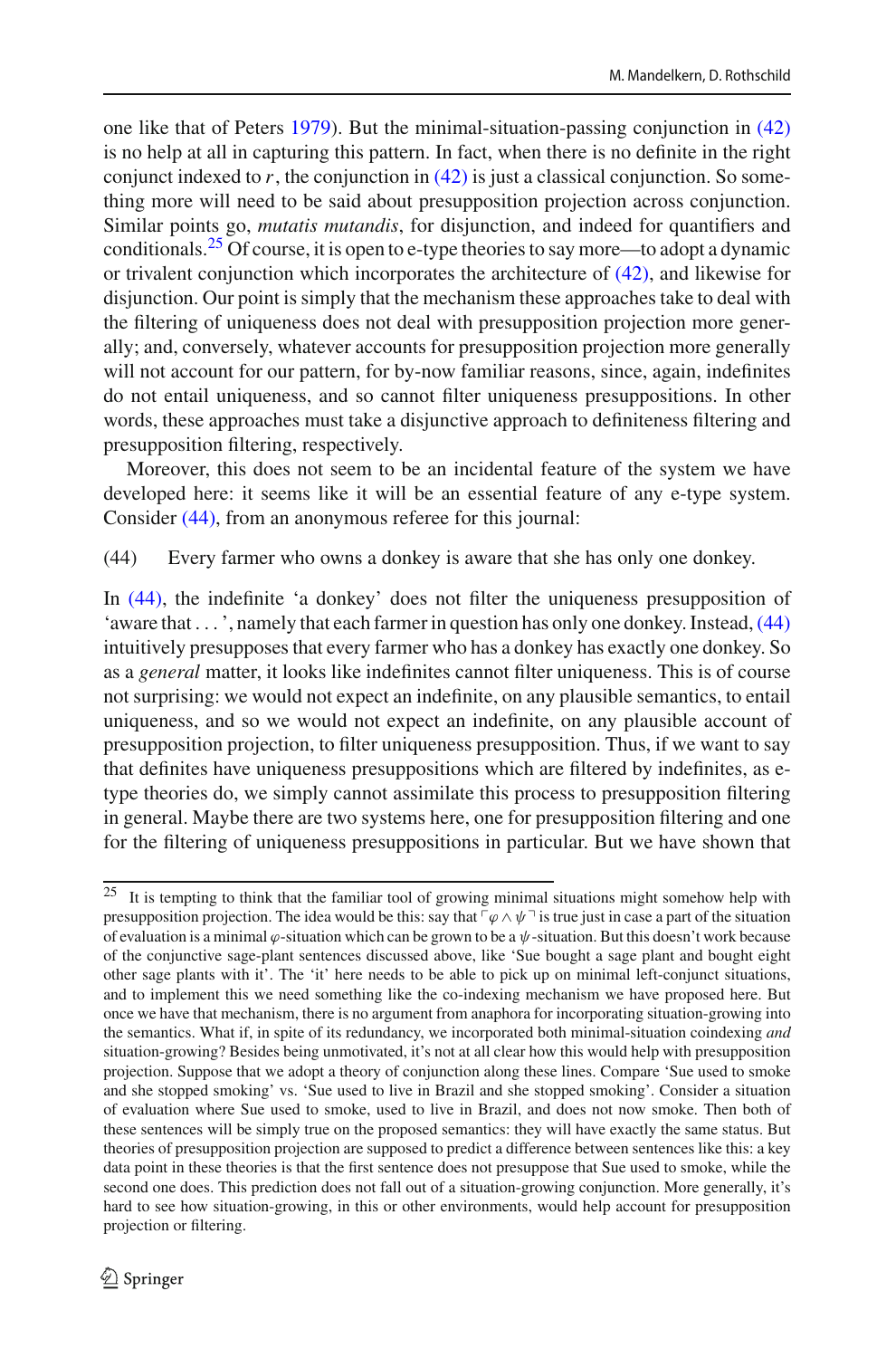these patterns coincide in a quite systematic way. This is something that calls out for explanation.

The third, and most serious, worry about the extended e-type approach we have sketched comes from the filtering of definiteness across sentences. The problem is simple: the mechanism of minimal situations under consideration depends on the indefinite and definite appearing under one operator. The idea is that that operator, on top of its normal job, quantifies over minimal situations which witness the first argument, and sets the designated situation variable for the second argument to those minimal situations. But now suppose that the indefinite and the definite appear in *different sentences*. Then there is no single operator which can do this job, i.e. pass on minimal situations from the indefinite to the definite.

To make this worry more concrete, think about a 'want'-'want' sequence. As we have seen, indefinites filter uniqueness across environments like  $\ulcorner$ S wants  $\varphi$ . S wants  $\psi$ .<sup>-1</sup>, as in [\(27a\),](#page-16-4) repeated here:

<span id="page-24-0"></span>(45) Mark wants to meet a man. He wants the man to be interesting.

What would it take to extend the minimal situation approach to a *sequence of sentences* like that in  $(45)$ ? In other words, how could the present approach predict that  $(45)$  has no uniqueness presupposition? What we would want, if we are to extend the present strategy, would be something along the following lines, where  $Boul<sub>M,s</sub>$  is the set of situations compatible with Mark's wants in *s*: [26](#page-24-1)

<span id="page-24-4"></span> $(46)$  $(45)$ <sup>[*g*,*s*</sup> = 1 iff ∀*s'* ∈ *Boul<sub>M,s</sub>* : [Mark meets a man]<sup>*g*</sup>,<sup>*s'*</sup> = 1 and for some minimal situation  $s'' \leq s'$  s.t. [Mark meets a man]<sup>*g*,*s''* = 1, [[the man]*r*</sup> is interesting  $\int_0^{\frac{g(s' \rightarrow r)}{s}}$  = 1

This will filter uniqueness as desired. It is straightforward to get this meaning for a sentence with the form 'Mark wants to meet a man and for him be interesting'; indeed, that is what we get from the minimal-situation conjunction given above together with a simple quantificational semantics for 'want'. But we see no way to get this meaning for the 'want'-'want' sequence in  $(45)$  using the resources standardly available to etype theories. The problem is that there is no operator in that sequence which takes scope over *both* the indefinite and the definite, and so no operator which can pass on minimal situations from the indefinite to the definite. What we will get instead for a sequence like  $(45)$  is a meaning like this:

<span id="page-24-3"></span> $(47)$  $(45)$ <sup>*g*</sup>,<sup>*s*</sup> = 1 iff  $\forall s' \in \text{Boul}_{M,s}$ : [Mark meets a man]<sup>*g*</sup>,<sup>*s'*</sup> = 1 and  $\forall s' \in$  $Boul_{M,s}$ : [The man is interesting] $g^{s,s'} = 1$ 

Could this, after all, be sufficient?<sup>27</sup> One thought here might be that, if Mark's wantsituations are small enough, then each will contain only one man; and perhaps the definite here can be indexed with a variable which somehow co-varies with the 'want' situations. Setting aside questions of how exactly this would be implemented, we can

<span id="page-24-1"></span><sup>26</sup> This assumes a simple quantificational semantics for 'want', but nothing turns on this assumption.

<span id="page-24-2"></span><sup>27</sup> Thanks to Simon Charlow for very helpful discussion here.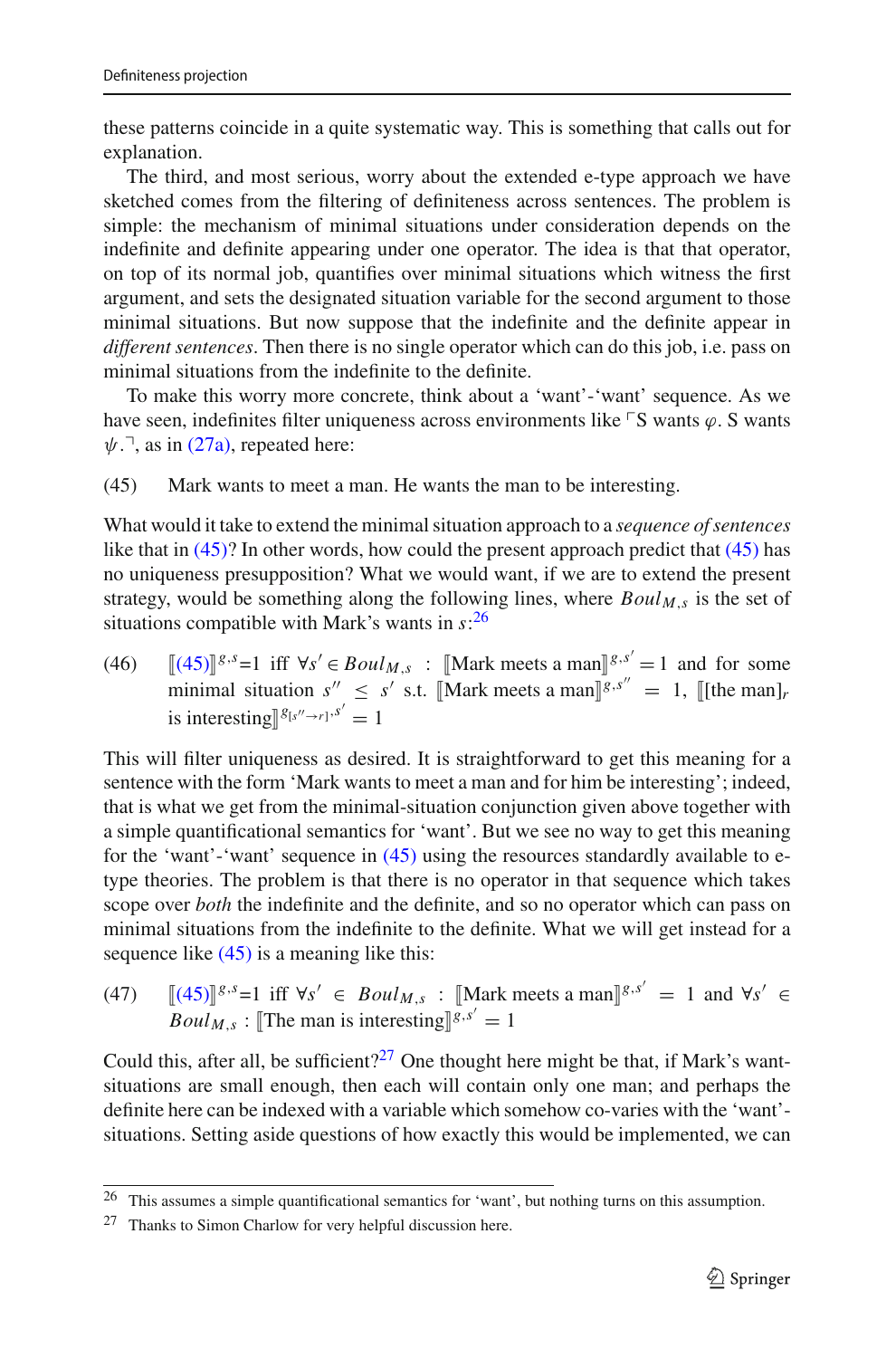<span id="page-25-0"></span>dispense with this response by considering again variants of sage-plant sentences in 'want'-'want' sequences, as in [\(48\):](#page-25-0)

(48) Mark wants to meet a man. He wants to meet eight other men along with [him/the man].

The puzzle for this approach would be how to deal with the fact that the uniqueness of 'him'/'the man' is filtered in [\(48\)](#page-25-0) if we have truth conditions along the lines of those in [\(47\).](#page-24-3) Then we would have the following:

 $(49)$  $(48)$ <sup>*g*</sup>,<sup>*s*</sup> = 1 iff  $\forall s' \in \text{Boul}_{M,s}$ : [Mark meets a man]<sup>*g*</sup>,<sup>*s'*</sup> = 1 and  $\forall s' \in$ *Boul<sub>M,s</sub>*: [Mark meets eight other men along with [him/the man]]<sup>*g*,*s'*</sup> = 1

If we try to do away with uniqueness by holding that Mark's want-situations contain just one man each, as we might in the case of  $(45)$ , then the second sentence in  $(48)$ could not be true. But clearly this whole sequence can be true and well-defined without ascribing any incoherence to Mark.

In sum: what we would need to extend the e-type strategy to 'want'-'want' sequences would be co-indexation of 'him'/'the man' with minimal meet-a-man situations from the prior sentence. But to achieve this using the standard resources of e-type theories, we would need one operator taking scope over both of these strings, in order to feed minimal situations to the definite for evaluating its presupposition. But such an operator is exactly what we don't have here.

Similar points go for every other intersentential filtering environment: sequences of attitude reports, sequences of modals, and, most simply, unembedded intersentential anaphora. We will not go through these environments in detail, since the point is the same in each case. The present strategy relies on an operator to pass on minimal indefinite-witnessing situations to the definite. Yet in such sequences, no operator takes scope over both the indefinite and the definite, and so no operator is available to do what is required.

Let us consider briefly two ways that e-type theories might respond. The first suggestion comes from an anonymous referee for this journal. The idea is that, since e-type theories are anyways in the business of enriching sentences with unpronounced material, we could say that a sequence with the form  $\ulcorner S$  wants  $\varphi$ . S wants  $\psi$ .  $\urcorner$  can in fact be interpreted  $\ulcorner S$  wants  $\varphi$ . S wants  $\varphi$  and  $\psi$ .  $\neg$ , with the struck-through material unpronounced. (A mechanism along similar lines was proposed, for different reasons, in Rothschil[d](#page-32-1) [\(2017\)](#page-32-1).) If we combine this interpretation with our situation-passing conjunction from above, this would account for the filtering behavior in these sequences. This is an interesting idea, but we think it unlikely to be correct. Let us make two points. The first is an abstract one. Enrichment mechanisms like NP-deletion (Elbourne's solution to the formal link problem) are independently attested, and (thus) independently constrained. By contrast, the kind of enrichment mechanism under consideration here is (at present at least) totally unconstrained. Second, this kind of enrichment mechanism can only account for a limited portion of the relevant data. To see this, consider this variant on our 'want'-'want' sequence: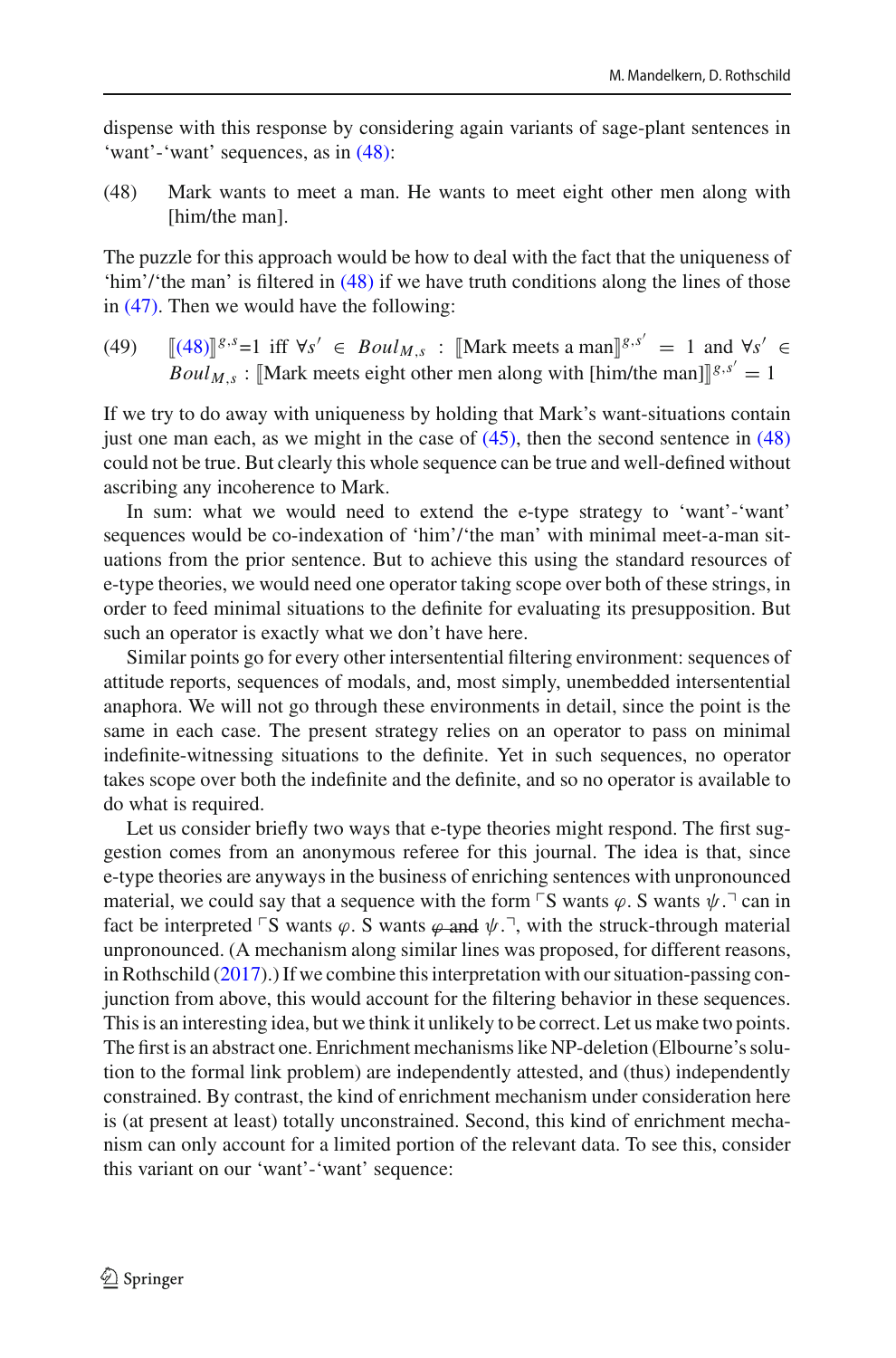<span id="page-26-0"></span>(50) Mark wants to meet a man. Sue wants [him/the man] to be interesting.

<span id="page-26-1"></span>Sequence  $(50)$  does not have a reading on which it is equivalent to  $(51)$ :

(51) Mark wants to meet a man. Sue wants to meet a man and for [him/the man] to be interesting.

So the filtering of the uniqueness presupposition of  $[\text{him/the man}]$  in  $(50)$  cannot be due to an enrichment mechanism of the kind under consideration here (that uniqueness *is* filtered in sequences like  $(50)$  can be confirmed by the same tests used above). This means that an enrichment approach like this faces two challenges: (i) to explain why such enrichment is not available for sentences like  $(50)$ ; (ii) to find an alternate explanation of the filtering of uniqueness in [\(50\).](#page-26-0) Even if the first challenge can be met, we suspect that any alternate explanation of sequences like [\(50\)](#page-26-0) will also account for our original 'want'-'want' sequences, making an enrichment mechanism like this otiose.

The second way we can imagine for e-type theories to get a meaning like the one in [\(46\)](#page-24-4) for a sentence like [\(45\)](#page-24-0) is by invoking some kind of mechanism that lets us pass information about indefinites between sentences: a mechanism that somehow records the indefinite in the first sentence and passes this record on for the definite to pick up in the second sentence. For instance, we could think about indefinites as being associated with a variable and recording their information in the context's variable assignment information that co-indexed definites could then pick up to satisfy their uniqueness presupposition. We think this is probably the correct way to deal with sequences like this in a broadly e-type framework. But any way of spelling this out will move us solidly towards the territory of dynamic semantics: this kind of sequential updating of variable assignments is, of course, one of the hallmarks of dynamic semantics. There might be a view to be developed here which still incorporates some features of e-type theories, and it is hard to pronounce on what exactly a theory like this would like look without its being developed in full. But it seems likely to us that any successful account of intersentential binding along the lines we have suggested will end up looking a lot more like standard dynamic semantics than standard e-type theories do.

The dialectic here is complicated, so let us summarize. We have argued that etype theories do not naturally account for definiteness projection, and for definiteness *filtering* in particular, since, on e-type theories, indefinites entail only existence, not uniqueness. We have explored how e-type systems might be extended to account for definiteness filtering. Rather than treating this phenomenon as presupposition projection, e-type theories could try to generalize the minimal-situation apparatus they already use to account for definiteness filtering between restrictors/antecedents and scopes/consequents. This generalization seems possible for 'and' and 'or'. However, the resulting system departs from classical treatments of the connectives, which is arguably one of the attractions of e-type systems, and it must posit two systems presupposition projection, on the one hand, and minimal-situation-passing, on the other—to account for a phenomenon that looks unified. Most seriously, it cannot obviously account for intersentential filtering of uniqueness, and so does not look like it will be empirically adequate. When an indefinite filters uniqueness for a corresponding definite in another sentence, there is no operator in place that can pass on minimal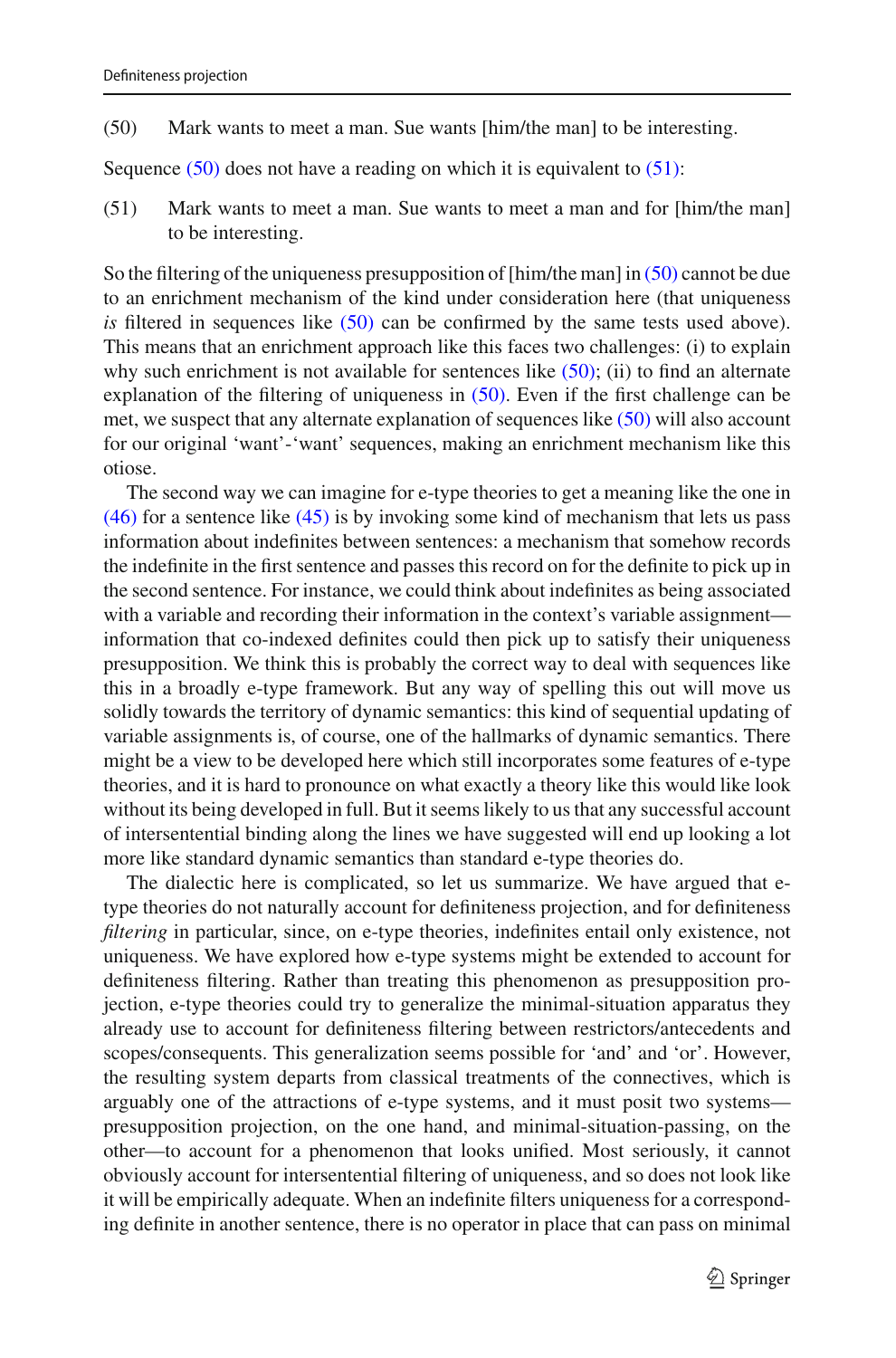indefinite-witnessing situations to satisfy the definite's uniqueness presupposition. Instead, what we would need to implement such a system would be a mechanism that records the information carried in indefinites across sentences, and makes that information available to corresponding definites; in other words, we would need a system which updates variable assignments as discourse proceeds. That is, of course, exactly what dynamic semantics provides. So to satisfactorily implement an e-type theory, it looks like we would need a dynamic theory of variable updating in the background. A hybrid theory along these lines might have its own attractions; but once we have on hand the standard dynamic updating apparatus, the motivation for retaining other key pieces of the e-type framework becomes less clear. Further exploration of hybrid systems along these lines is clearly needed to evaluate these questions.

#### **5 Dynamic semantics**

Let us turn, finally, to consider the prospects of dynamic theories for accounting for definiteness projection. A central upshot of our discussion of definiteness projection is that the phenomenon is intimately connected to presupposition projection: in particular, indefinites appear to filter uniqueness implications of definiteness in the same environments where presuppositions are filtered in general. This is a connection that, again, e-type theories miss. By contrast, this connection is a central part of the Heimian dynamic approach to presuppositions and definiteness (Heim [1982](#page-31-2), [1983b](#page-31-13)), which assimilates the processing of (in)definites and presupposition projection, as well as of presuppositional developments of Kamp's DRT system in van der Sandt [\(1989,](#page-32-22) [1992\)](#page-32-23). We thus think that, from an abstract perspective, dynamic theories are better situated than e-type theories to account for definiteness projection.

However, they still fall short of accounting for the full pattern. Unlike for e-type theories, these shortcomings are known in the literature (though they have mostly been discussed piecemeal, rather than in relation to the generalization of definiteness projection). For this reason we will spend somewhat less time exploring these issues than we did for the corresponding issues for e-type theories; we should emphasize that this is not necessarily because they are less serious, but, again, because they are well known in the literature.

To repeat, definiteness projection has two faces: (i) the uniqueness inferences of definites are filtered by corresponding indefinites; but (ii) in the absence of such indefinites, definites generate uniqueness implications. As we saw, e-type systems have serious problems accounting for the first part of this generalization; dynamic systems face challenges accounting for both parts of the generalization.

We focus first on the first part of the generalization, definiteness filtering. While dynamic systems can naturally account for some of the links between presupposition projection and anaphora, they do not account for all the links that we highlight here. For example, dynamic accounts easily explain the lack of uniqueness implications when definite descriptions are used across sentences or under conjunctions: i.e. the cases we discussed in Sects. [3.1](#page-7-5) and [3.3.](#page-10-2) Indeed, dynamic systems were designed exactly to cover these sorts of cases.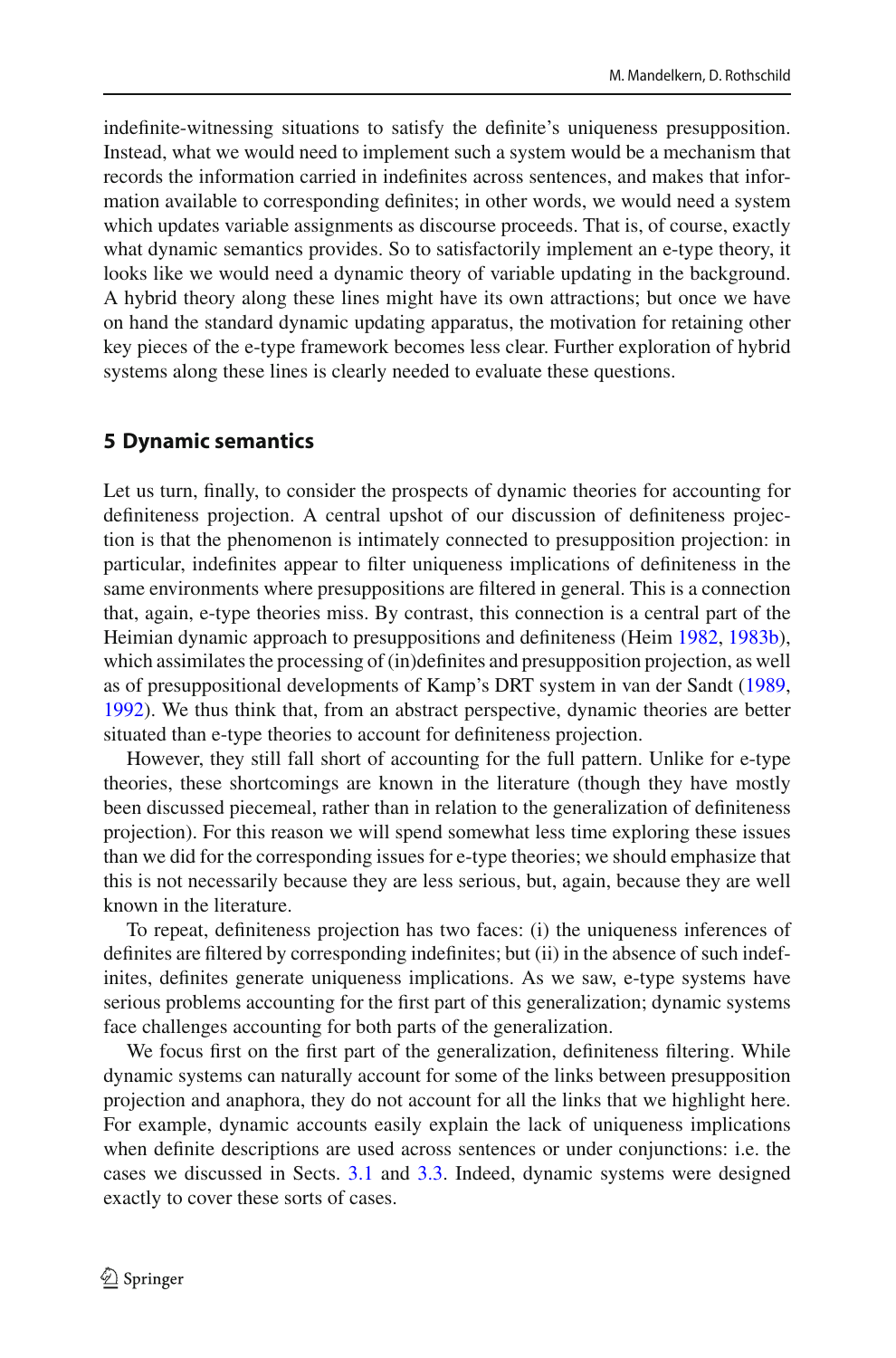But dynamic systems struggle to extend this coverage to the other contexts we discuss, namely disjunctions (Sect. [3.4\)](#page-14-4), attitude reports (Sect. [3.5\)](#page-15-1), and modals (Sect. [3.6\)](#page-16-7). These shortcomings have all been acknowledged and extensively discussed in the literature. The problem for disjunction is particularly well known in the form of the challenge to explain this famous example from Barbara Partee:

### (52) Either this house doesn't have a bathroom or it's in a funny place.

To account for the presupposition projection behavior of disjunction generally, dynamic accounts need to adopt a special semantics for disjunction, such as Beaver's. But merely adopting this kind of semantics for disjunction does not itself account for the definiteness filtering of disjunction, for well-known technical reasons having to do with the invalidity of double negation elimination in dynamic systems. Krahmer and Musken[s](#page-31-28) [\(1995\)](#page-31-28) and Krahme[r](#page-31-29) [\(1998\)](#page-31-29) tackle this problem within a DRT framework, while Rothschil[d](#page-32-1) [\(2017\)](#page-32-1) tackles it by reformulating aspects of dynamic semantics in a trivalent framework.

The problems dynamic semantics faces with respect to presuppositions and anaphora across attitude reports are also well known, and there are various attempts at expanding the dynamic framework to account for the data (Heim [1992;](#page-31-25) Cumming [2007;](#page-31-30) Sudo [2014](#page-32-16); Maier [2015\)](#page-32-24). Similarly, the challenges that dynamic semantics faces in explaining presupposition projection across modalized sentences are known in the literature (Roberts [1989](#page-32-25)). We will not explore these problems, or the solutions that have been proposed, in detail. In sum, dynamic semantics naturally captures some, but not all, of the connections between presupposition projection and uniqueness filtering. We will not try to pronounce on how good the prospects for principled extensions of dynamic semantics to cover these contexts are; but these shortcomings of dynamic semantics are, again, well known in the literature.

The second challenge for dynamic semantics is accounting for the second part of our generalization, uniqueness inferences: it is not clear how definites generate uniqueness implications in the first place in dynamic systems. In Heim's system (and similar developments since, e.g. Groenendijk and Stokho[f](#page-31-31) [1991](#page-31-31); Dekke[r](#page-31-3) [1994](#page-31-3)), definites are not associated with uniqueness presuppositions. Instead, they are associated with *familiarity* presuppositions: definites are appropriate only when they are co-indexed with an indefinite which has been introduced in the relevant context. This is a key part of how dynamic semantics accounts for definiteness filtering, to the extent that it does. But it is not obvious how a familiarity-based system would generate uniqueness inferences at all. To see the issue, consider the sequence in [\(53\):](#page-28-0)

<span id="page-28-0"></span>(53) A: John went on a date.

B: Well, if John liked the woman, he'll be happy he went out.

<span id="page-28-1"></span>Here 'the woman' is felicitous, despite the lack of a preceding indefinite 'a woman'. To account for this, dynamic systems must countenance the possibility of *accommodating* a discourse referent: *making* the definite be familiar by quietly adding an appropriate discourse referent to the context. Now consider the same sentence in a plural context, as in [\(54\):](#page-28-1)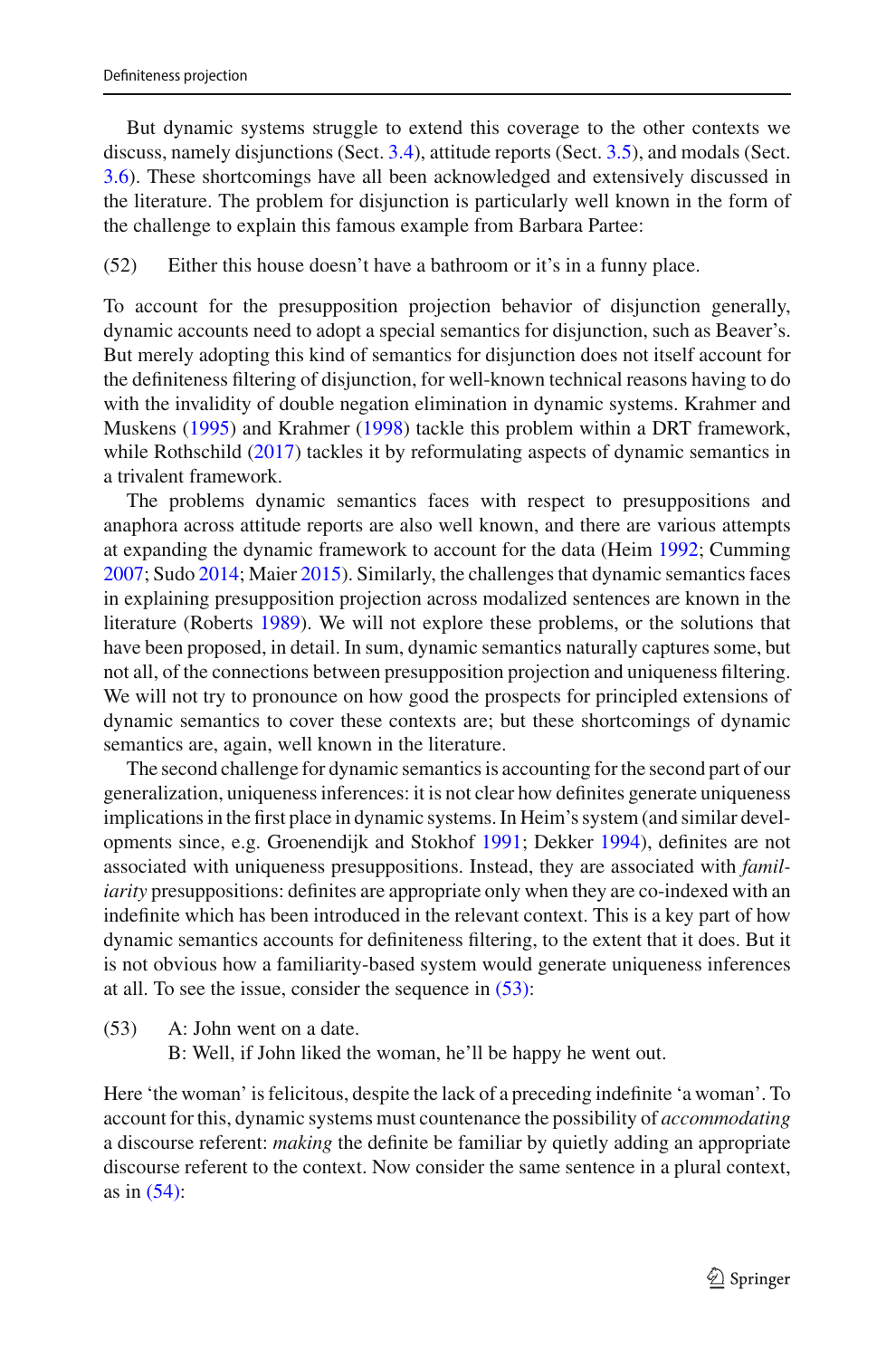(54) A: John went on dates with a few different women. # B: Well, if John liked the woman, he'll be happy he went out.

Why can't we simply accommodate a discourse referent for 'the woman' in  $(54)$ , exactly as we do in [\(53\)?](#page-28-0) Somehow the plural set-up seems to make this more difficult. Superficially it feels as if this should be easy to explain. But it's not clear to us how to do so. After all, if 'a date' in [\(53\)](#page-28-0) lets us somehow accommodate a discourse referent for 'the woman'—open a new file for this definite, in Heim's metaphor—why doesn't 'dates with a few different women' do the same in [\(54\)?](#page-28-1) Indeed, one might think in this case we could accommodate a few different discourse referents, and associate one arbitrarily with 'the woman'. At a high level the issue, again, is: how do we account for the apparent uniqueness implications of definites like 'the woman' in [\(54\)](#page-28-1) in a dynamic system, where definites do not have uniqueness implications in the first place?

This problem has been recognized and discussed in the literature (Kadmon [1987,](#page-31-21) [1990;](#page-31-22) Szabó [2000](#page-32-26); Roberts [2003\)](#page-32-27).[28](#page-29-0) The generalization that our present exploration points to is that dynamic theories undergenerate uniqueness implications in particular in cases of *accommodation*. When we encounter a definite ' $\iota$ F' and no discourse referent has been explicitly introduced which satisfies the property *F*, we must be in a context in which there is at most one salient *F*-thing. In such a context, we can accommodate an *F*-discourse referent. By contrast, if there is more than one salient *F*-thing, we seem to be unable to accommodate a discourse referent for *F*: in plural contexts without a filtering indefinite, definites lead to infelicity.

One way to explain this pattern is to posit constraints on the process of accommodation. Indeed, Heim [\(1982](#page-31-2), Ch. III, 5.2) notes that accommodation of a discourse referent may be more than a matter of making the minimal required adjustment to the context. Building on this idea, we might posit that, in order to accommodate a new discourse referent for 'the *F*', we need to also accommodate the proposition that there is only one relevant *F*. This stipulation is perfectly coherent but calls out for explanation. One idea that might help explain this pattern is the suggestion of Szab[ó](#page-32-26) [\(2000\)](#page-32-26) that speakers have a dislike of arbitrariness in resolving anaphora. We could spell this out as follows. The background assumptions would be standard Heimian dynamic ones. Then we would add the assumption that speakers are able to accommodate discourse referents, but not arbitrarily. In other words, accommodation of a discourse referent for ' $\iota$ *F*' can only work when there is at most one salient *F*-thing. So, when there is at most one salient man, speakers can accommodate a discourse referent for 'the man'; by contrast, when there is more than one salient man, they will not be able to do so, because this would require arbitrarily associating the definite with some one of the salient men. When there is a filtering indefinite, however, no accommodation at all will be required, and so these considerations will not come into

<span id="page-29-0"></span><sup>&</sup>lt;[s](#page-32-27)up>28</sup> Roberts [\(2003](#page-32-27)) argues that definites presuppose there is a unique discourse referent. However, as she recognizes, merely positing that 'the *F*' presupposes there is only one *discourse referent* that is an *F* doesn't itself explain why we get the implication that there is only one *F* in the contextually relevant domain; Roberts tries to use quantity-based implicatures to fill the gap. Szab[ó](#page-32-26) [\(2000\)](#page-32-26), by contrast, tries to account for uniqueness implications by appeal to non-arbitrariness constraints. It is not clear to us that either of these accounts delivers exactly the present generalization—namely, that uniqueness implications arise only in cases of accommodation—though as is clear we are sympathetic with core parts of Szabó's account.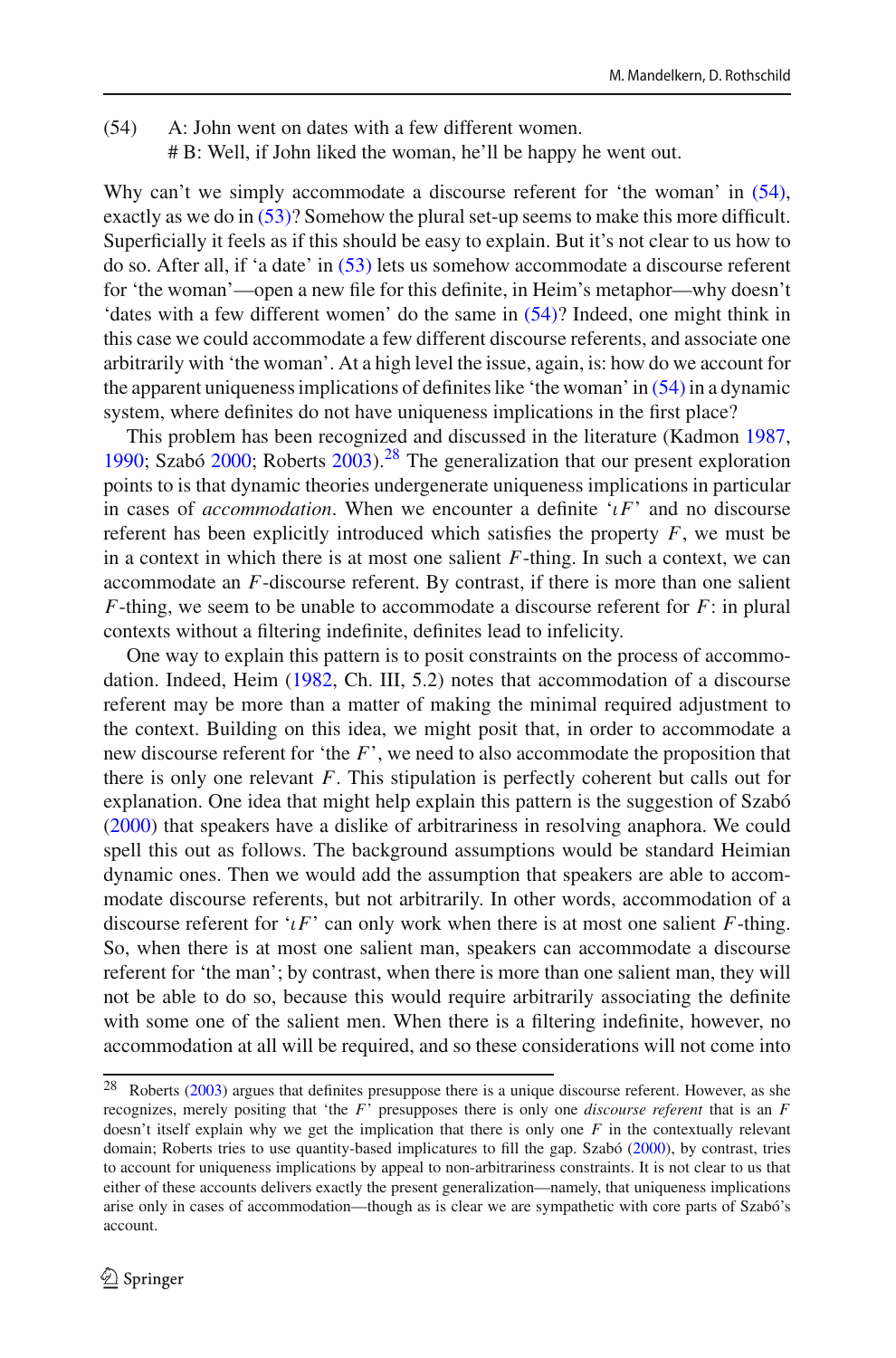play. This is an overall picture which strikes us as being motivated by the evidence we have surveyed here. It is certainly a coherent picture. So dynamic semantics, in our view, can likely be augmented in order to account for the generation of uniqueness implications in cases of accommodation. But more work would be needed to explain the underlying assumptions here. After all, when we encounter a definite with no corresponding discourse referent but many salient individuals who satisfy the definite's descriptive content, why *not* simply create a discourse referent, arbitrarily associating it with one of the salient entities, in order to make for a coherent sequence?

In sum, then, Heimian dynamic semantics strikes us as somewhat better situated than e-type theories to account for definiteness projection, insofar as the system is set up from the start to assimilate presupposition projection and the licensing of definites. However, dynamic semantics still faces (well-known) shortcomings in accounting for both parts of our generalization.

### **6 Conclusion**

Our main goal here has been to bring out the empirical contours of definiteness projection: definite descriptions and pronouns give rise to uniqueness implications, but these implications can be filtered by preceding indefinites in the same way that presuppositions are generally filtered. We have argued that the e-type approach faces fundamental problems in accounting for this pattern. E-type theories have developed strategies to account for some definiteness filtering in quantified sentences and conditionals. But to account for definiteness filtering in general, these strategies would need to be extended across the board. It is not at all clear that this can be done in a satisfying way; in particular, doing so in intersentential cases looks as if it would require something like dynamic variable updating. Dynamic semantics, which treats definiteness and presupposition as akin from the start, is from an abstract point of view in a somewhat better situation; nonetheless, extant versions of dynamic semantics struggle to account for the full pattern of definiteness projection. Our central goal, however, has not been to argue conclusively against any theory, but rather to bring out in detail one central desideratum for any adequate theory of donkey anaphora: namely, accounting for definiteness projection.

**Acknowledgements** Funding was provided by the Arts and Humanities Research Council (GB) (Grant Nos. AH/N001877/1, AH/M009602/1).

**Open Access** This article is distributed under the terms of the Creative Commons Attribution 4.0 International License [\(http://creativecommons.org/licenses/by/4.0/\)](http://creativecommons.org/licenses/by/4.0/), which permits unrestricted use, distribution, and reproduction in any medium, provided you give appropriate credit to the original author(s) and the source, provide a link to the Creative Commons license, and indicate if changes were made.

## **References**

<span id="page-30-1"></span><span id="page-30-0"></span>Austin, J.L. 1950. Truth. *Aristotelian Society Supplementary* 24 (1): 111–29. Beaver, D. 2001. *Presupposition and assertion in dynamic semantics*. Stanford: CSLI Publications.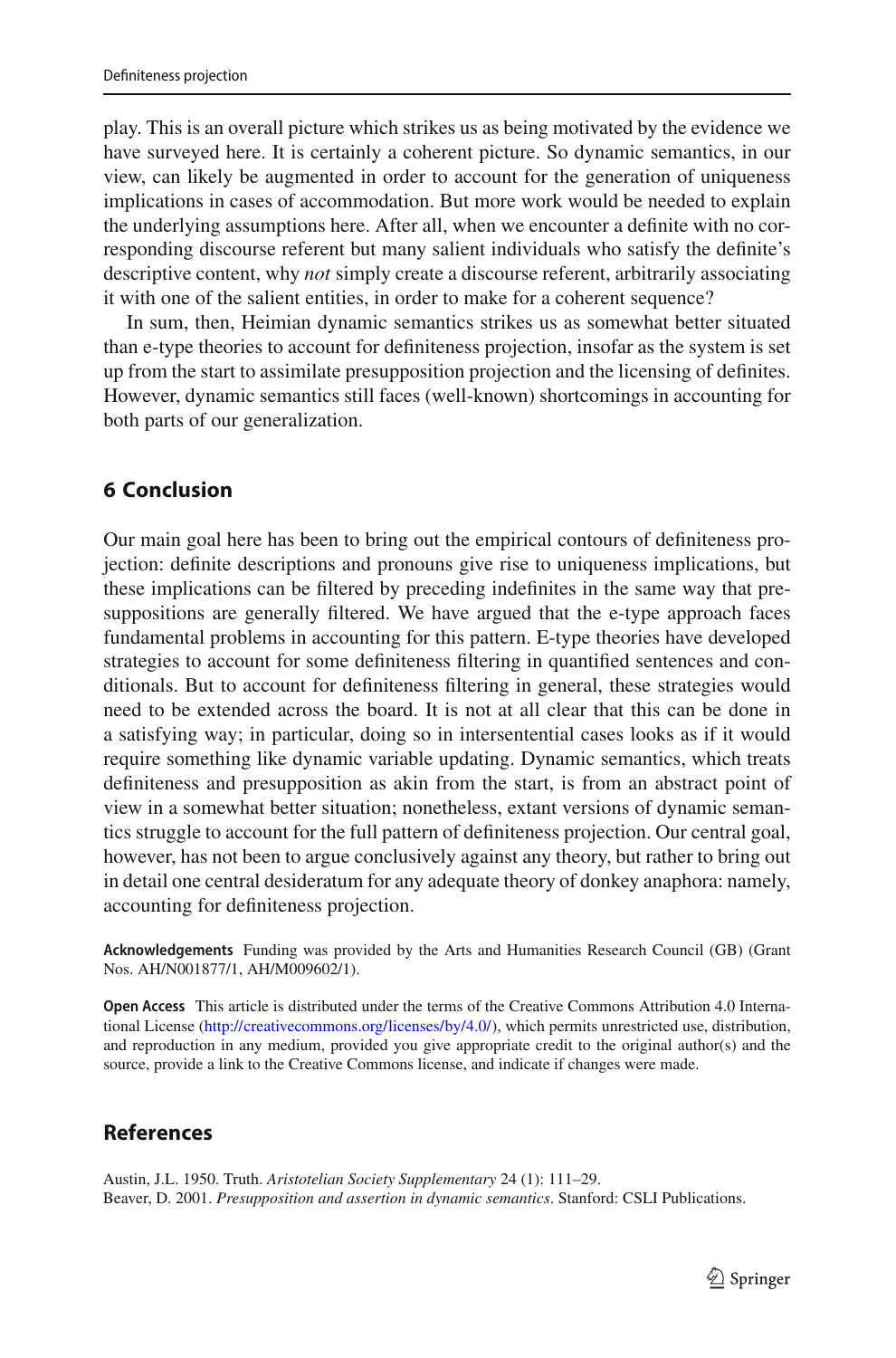- <span id="page-31-15"></span>Berman, S. 1987. Situation-based semantics for adverbs of quantification. In *University of Massachusetts Occasional Papers*, vol. 12, ed. J. Blevins and A. Vainikka, 45–64. Amherst, MA: GLSA.
- <span id="page-31-8"></span>Büring, D. 2004. Crossover situations. *Natural Language Semantics* 12: 23–62.
- <span id="page-31-6"></span>Cooper, R. 1979. The interpretation of pronouns. In *Syntax and semantics*, vol. 10, ed. F. Heny and H.S. Schnelle, 61–92. San Diego: Academic Press.
- <span id="page-31-30"></span>Cumming, S. 2007. Proper nouns. Ph.D. thesis, Rutgers University.
- <span id="page-31-18"></span>Davies, M. 1981. *Meaning, quantification, and necessity: Themes in philosophical logic*. London: Routledge and Kegan Paul.
- <span id="page-31-3"></span>Dekker, P. 1994. Predicate logic with anaphora (seven inch version). In *Proceedings of SALT 4*, ed. L. Santelmann and M. Harvey, 79–95. Columbus: The Ohio State University.
- <span id="page-31-17"></span>Dekker, P. 1997. Cases, adverbs, situations and events. In *Proceedings of the workshop on context dependence*, ed. H. Kamp and B. Partee. IMS, Stuttgart and UFAL, Prague.
- <span id="page-31-10"></span>Egli, U., and K. von Heusinger. 1995. The epsilon operator and e-type pronouns. In *Lexical knowledge in the organization of language*, ed. U. Egli, et al., 121–141. Amsterdam: Benjamins.
- <span id="page-31-9"></span>Elbourne, P. 2005. *Situations and individuals*. Cambridge, MA: MIT Press.
- <span id="page-31-16"></span>Elbourne, P. 2013. *Definite Descriptions*. Oxford: Oxford University Press.
- <span id="page-31-5"></span>Evans, G. 1977. Pronouns quantifiers and relative clauses (i). *Canadian Journal of Philosophy* 7 (3): 467– 536.
- <span id="page-31-4"></span>Geach, P. 1962. *Reference and generality*. Ithaca: Cornell University Press.
- <span id="page-31-23"></span>Geurts, B. 1996. Local satisfaction guarenteed: A presupposition theory and its problems. *Linguistics and Philosophy* 19: 259–294. [https://doi.org/10.1007/BF00628201.](https://doi.org/10.1007/BF00628201)
- <span id="page-31-26"></span>Geurts, B. 1998. Presuppositions and anaphors in attitude contexts. *Linguistics and Philosophy* 21 (6): 545–601. [https://doi.org/10.1023/A:1005481821597.](https://doi.org/10.1023/A:1005481821597)
- <span id="page-31-31"></span>Groenendijk, J., and M. Stokhof. 1991. Dynamic predicate logic. *Linguistics and Philosophy* 14: 39–100.
- <span id="page-31-2"></span>Heim, I. 1982. The semantics of definite and indefinite noun phrases. Ph.D. thesis, University of Massachusetts, Amherst.
- <span id="page-31-24"></span>Heim, I. 2006. On the proviso problem. Presentation at Milan Meeting, Gargnano, June 17, 2006.
- <span id="page-31-20"></span>Heim, I. 1983a. File change semantics and the familiarity theory of definiteness. In *Meaning, Use, and Interpretation of Language*, ed. R. Bäuerle, C. Schwarze, and A. von Stechow, 164–189. Berlin: de Gruyter.
- <span id="page-31-13"></span>Heim, I. 1983b. On the projection problem for presuppositions. In *Proceedings of the 2nd West Coast Conference on Formal Linguistics (WCCFL)*, ed. M. Barlow, D .P. Flickinger, and N. Wiegand, 114– 125. Stanford: CSLI Publications. [https://doi.org/10.1002/9780470758335.ch10.](https://doi.org/10.1002/9780470758335.ch10)
- <span id="page-31-7"></span>Heim, I. 1990a. E-type pronouns and donkey anaphora. *Linguistics and Philosophy* 13: 137–177.
- <span id="page-31-27"></span>Heim, I. 1990b. Presupposition projection. In *Reader for the Nijmegen workshop on presupposition, lexical meaning, and discourse processes*, ed. R. van der Sandt. Nijmegen: University of Nijmegen.
- <span id="page-31-14"></span>Heim, I. 1991. Artikel und Definitheit. In *Handbuch der Semantik*, ed. A v Stechow and D. Wunderlich, 487–535. Berlin: De Gruyter.
- <span id="page-31-25"></span>Heim, I. 1992. Presupposition projection and the semantics of attitude verbs. *Journal of Semantics* 9: 183–221.
- <span id="page-31-21"></span>Kadmon, N. 1987. On unique and non-unique reference and asymmetric quantification. Ph.D. thesis, University of Massachusetts, Amherst.
- <span id="page-31-22"></span>Kadmon, N. 1990. Uniqueness. *Linguistics and Philosophy* 13 (3): 273–324. ISSN 01650157, 15730549.
- <span id="page-31-1"></span>Kamp, H. 1981. A theory of truth and semantic representation. In *Formal Methods in the Study of Language*, ed. J. Groenendijk, T. Janssen, and M. Stokhof, 277–322. Amsterdam: Mathematisch Centrum.
- <span id="page-31-19"></span>Kanazawa, M. 2001. Singular donkey pronouns are semantically singular. *Linguistics and Philosophy* 24: 383–403.
- <span id="page-31-11"></span>Karttunen, L. 1973. Presuppositions of compound sentences. *Linguistic Inquiry* 4 (2): 169–93.
- <span id="page-31-12"></span>Karttunen, L. 1974. Presupposition and linguistic context. *Theoretical Linguistics* 1 (1–3): 181–93. [https://](https://doi.org/10.1515/thli.1974.1.1-3.181) [doi.org/10.1515/thli.1974.1.1-3.181.](https://doi.org/10.1515/thli.1974.1.1-3.181)
- <span id="page-31-0"></span>Karttunen, L. 1976. Discourse referents. In *Syntax and semantics*, vol. 7, ed. J. McCawley. San Diego: Academic Press.
- <span id="page-31-29"></span>Krahmer, E. 1998. *Presupposition and Anaphora*. Stanford: CSLI Publications.
- <span id="page-31-28"></span>Krahmer, E., and R. Muskens. 1995. Negation and disjunction in discourse representation theory. *Journal of Semantics* 12: 357–376.